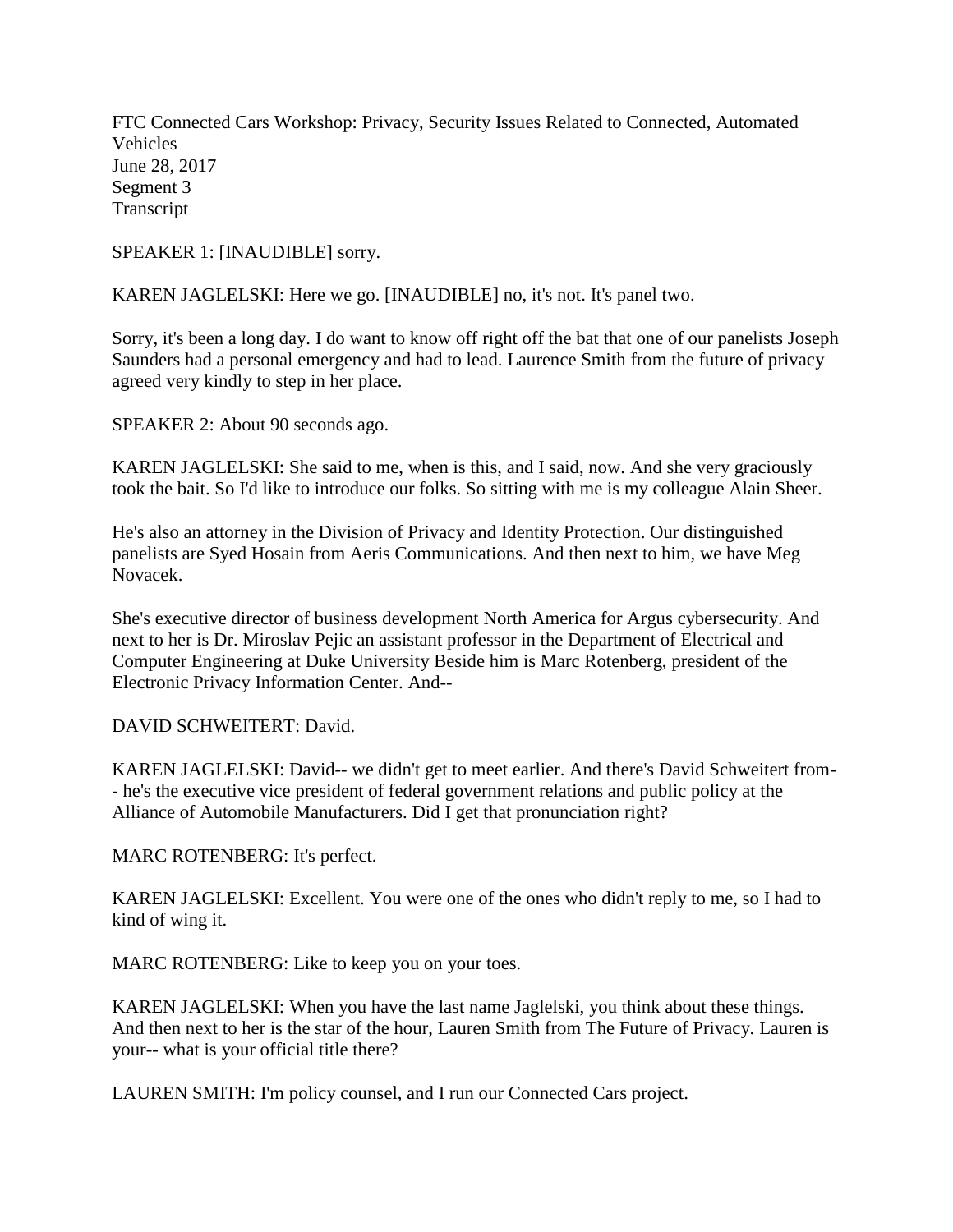KAREN JAGLELSKI: And she also is the author of this amazing infographics that was outside and apparently has gone-- I've been told has gone [INAUDIBLE]. So anyway-- so thank you so much and thank you all for joining us. And we're going to start questions with you, Dr. Pajic. So we heard Nat Beuse from NHTSA talk about the attack vectors present in modern day vehicles. But who are the attackers and who is it exactly that we're worried about?

MIROSLAV PAJIC: Well, first of all, thanks a lot for organizing this and I'm very happy to be here. So I would like to start with a [INAUDIBLE], but pretty much who isn't. From a few years ago when a group of grad students was able to hack into a car and show how if you get access to the OBD port, you can easily attack the vehicle.

Or if you mess up with the meta data on a CD drive, you can actually also take over the car completely. Then it was like, OK, if you just have physical access, you can access-- you can compromise the vehicle. Then it was easily shown how you can do that over the air.

So pretty much we do have from one side a standard threat of hobbyists who are doing that for whatever particular reasons. But we also have a way more serious situation where imagine if you find zero day exploit in most of the vehicles manufactured by one manufacturer or one of the OEMs. You would pretty much be able to launch a large scale attack and take over control over hundreds of thousands of vehicles at the same time.

So you do have this problem of security in vehicles also as a part of the national security efforts to address. And one thing that a lot of us don't want to directly admit when it's related to the security research, but we've seen in other domains people selling zero day exploits to other companies and people with financial interests that then would hedge their bets on the market against the security vulnerabilities there. So there is also that aspect of financial gain by either ruining a reputation or things along those lines from a certain common factors. And something along the lines of what was discussed this morning-- as the level of autonomy rises in these vehicles, we pretty much have to worry about the problem more and more and not only consider different attacks vectors but assume that the attacker would be there at some point and how can we design these systems to provide certain level of safety.

MEG NOVACEK: I'd like to add too. I think if we look at the evidence from other sectors, ransomware, it is very likely to be expected in automotive as well. I mean, just in the last month, two very large ransomware attacks-- so we need to be prepared for that.

KAREN JAGLELSKI: On automobiles?

MEG NOVACEK: Enterprise. I said other sectors.

KAREN JAGLELSKI: Oh, OK, yeah.

[INTERPOSING VOICES]

MEG NOVACEK: Right, yeah, if we look at what's happening in other connected systems, it's logical to expect that that would be happening-- or some people would try to do that in cars.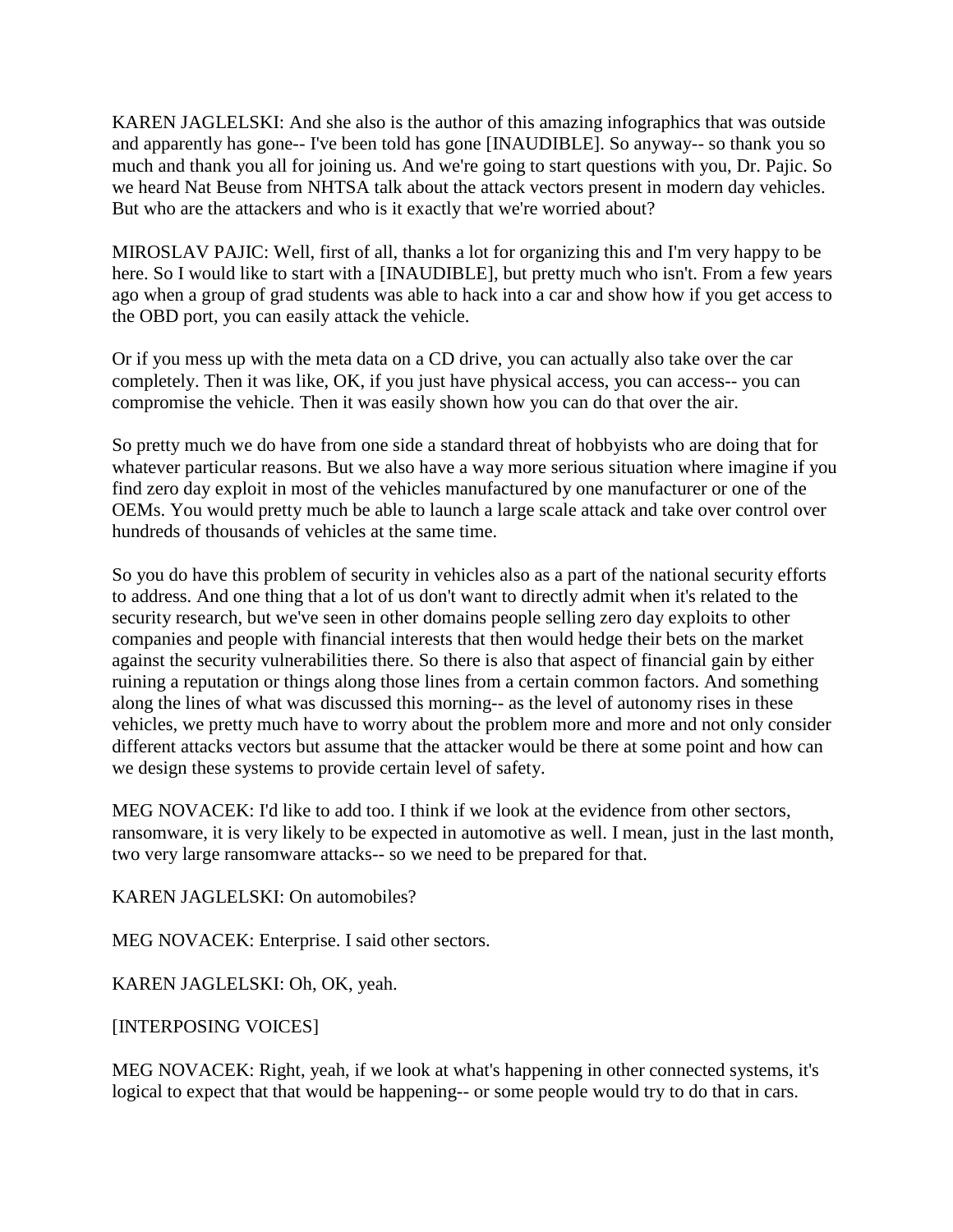KAREN JAGLELSKI: So the range can be anywhere from nation state actors to everyday miscreants who want your data.

ALLAIN SHEER: You mentioned that people can sell exploits that they find. How well organized is the market for the sale of an exploit so that what you would have is kind of a super hacker who would figure out how to break into something, whatever it might be, and then package and exploit and be able to sell it to lesser skilled people? So how effective is that market? How big of a risk is there here?

MEG NOVACEK: In automotive, I still haven't heard about examples like that, but we've seen that in the domain of mobile computing. We have seen that in the domain of medical devices. So it's just a matter of time before we hear something like that in the automotive domain. Pretty much everything that has happened first in the cyber domain then moved a few years later in the embedded domain and now in the cyber physical systems domain. So my opinion, it's just a matter of time before we hear things of this sort.

KAREN JAGLELSKI: But what would the skill level-- so you hear these things, and I think we've all seen stories in the media about various hacks. How skilled does a potential hacker have to be?

I mean, does it need to be someone like you, people on this panel who have PhDs? Or can it be a dedicated hobbyist? I mean, what level of expertise do you need to do a successful hack?

MIROSLAV PAJIC: So first I would-- in federal building, I would like to say that I never was involved in such activities. And hopefully, that's on file. Second--

KAREN JAGLELSKI: It's been recorded.

MIROSLAV PAJIC: OK. That being said, it's getting easier because a lot of-- so 10 years ago, you would not-- it'll be very hard. You will have to go back-- if you wanted to access data from the OBD port, you will actually have to trace back the protocol and you will actually have to figure out what's going on.

Now you can buy these devices online. Now there is like shared libraries that you can easily use and easily get access to data in real time. So pretty much previously, you would have to understand for a specific vendor what kind of protocol is being used, what are certain bits meaning in these messages, how if you want to reprogram-- if you want to reprogram drivers on some particular device on the bus. What do need to do now?

That information is out there. So we cannot think and we cannot use the same approach as 10 years ago that the attackers are not aware of these things and that they don't have the knowledge and time and resources to do these kinds of things. Again, I wouldn't also like to be very-- start this on a very negative side, but we do see attacks in other sectors, in smart grids, in-- well, not so smart energy system in Ukraine.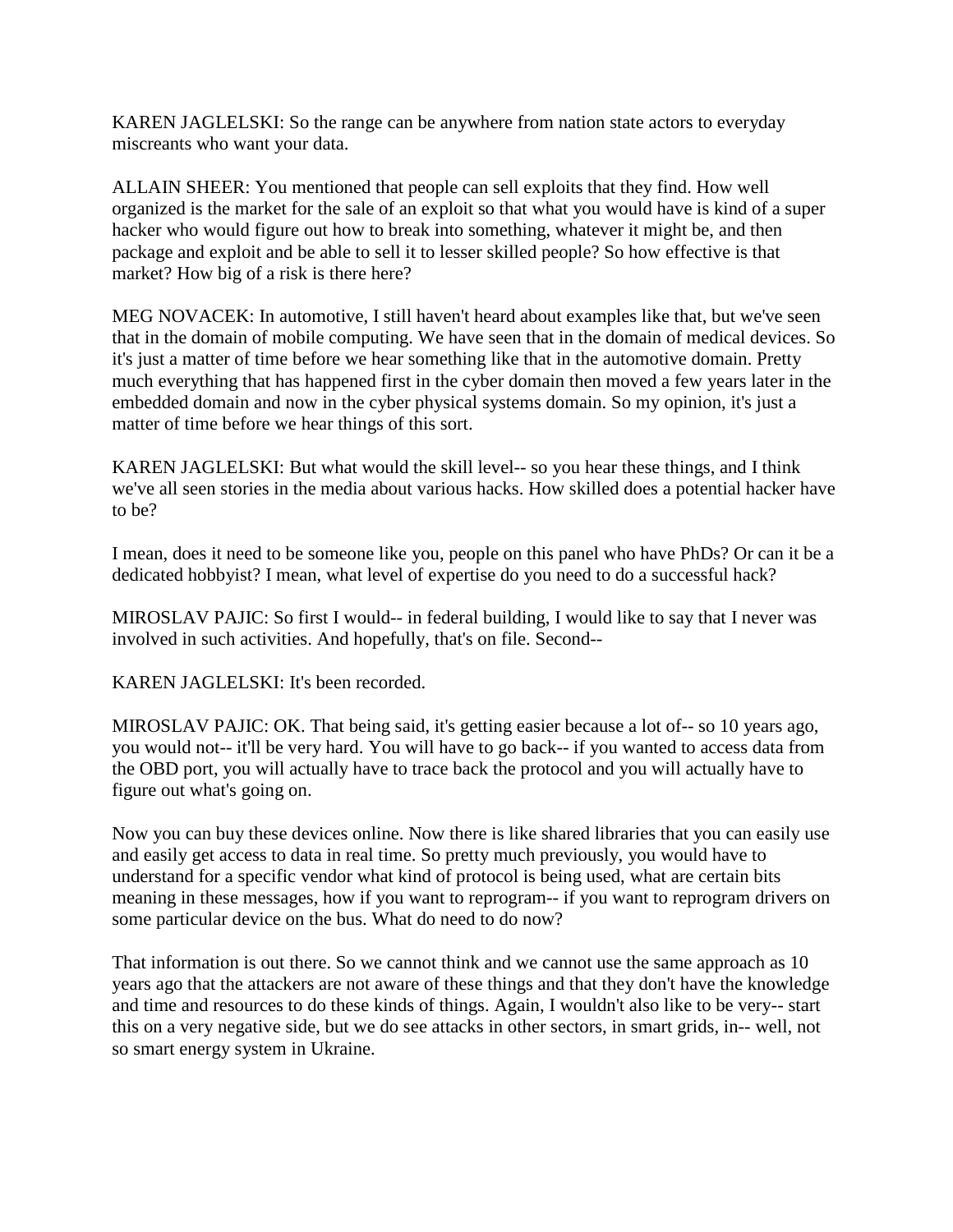But pretty much it is just a matter of time before large scale attacks occur. And the fact that these systems are open to the network and they use in most cases this kind of gateway base approach to security is allowing attacker, once it gets access to any of the devices inside the vehicle, to actually be able to wreak havoc. So at this point, I don't really expect it within the next six months or up to a couple of years we see a large scale attack on vehicles, let's say, in US. But it wouldn't be very surprising if a thing like that happens.

SYED HOSAIN: Let me add a couple of thoughts to that. One is that cars are becoming incredibly complex today, and the fact that there is communications pathways into the vehicle provides the opportunity. What may have been an OBD hack which still requires physical access to the vehicle is changing and evolving.

And it's now going to be access through the communications protocols, whether it's short range like the DSRC systems or long range like the cellular systems that are built into connected cars today. We have connected cars in a network that had been already running around for the past 10, 15 years-- 20 years in some cases. And in our network, we have companies have deployed connected cars doing exactly the kind of accesses that allow people to hack in.

What has protected them so far is, A, a small community. It's not billions of computers around the world or however many there are. It's smaller groups, number one, of connected cars. But that's changing and evolving and it's only going to get worse when you have autonomous vehicles out there that have much more complex systems than that are there today. And the potential for creating large scale attacks just goes up.

And it's going to happen. There is no such thing as perfect security. It's going to get-- again, somebody mentioned it this morning and I think it was mentioned again. It's not if-- it's when. And the question is when.

There's an organization called FASTER which is the future of automotive technology security- sorry, Future of Security Technology Research. We had a meeting in March earlier this year where I made a prediction which I thought was rash that there would be a ransomware attack on a car by the end of this year. So I think it might be sooner than was mentioned. Will that happen? I certainly hope not, but it certainly could based on the complexities of the cars that are out there today.

KAREN JAGLELSKI: Meg, I thought you had-- yeah.

MEG NOVACEK: Going back to the question of how difficult is it, it's really in phases. So the first attack of a certain style will take an expert. It'll take them many months of research and a whole team. And then as Miroslav said, once that information is public, it will become easier and easier as people create a how-to booklet. But that's why what Jeff and Nat said earlier today is really important.

It's important for the community to monitor what's going on so we can detect and then immunize the fleet. And so that is one of the things that-- I know Jeff mentioned that, the GM intrusion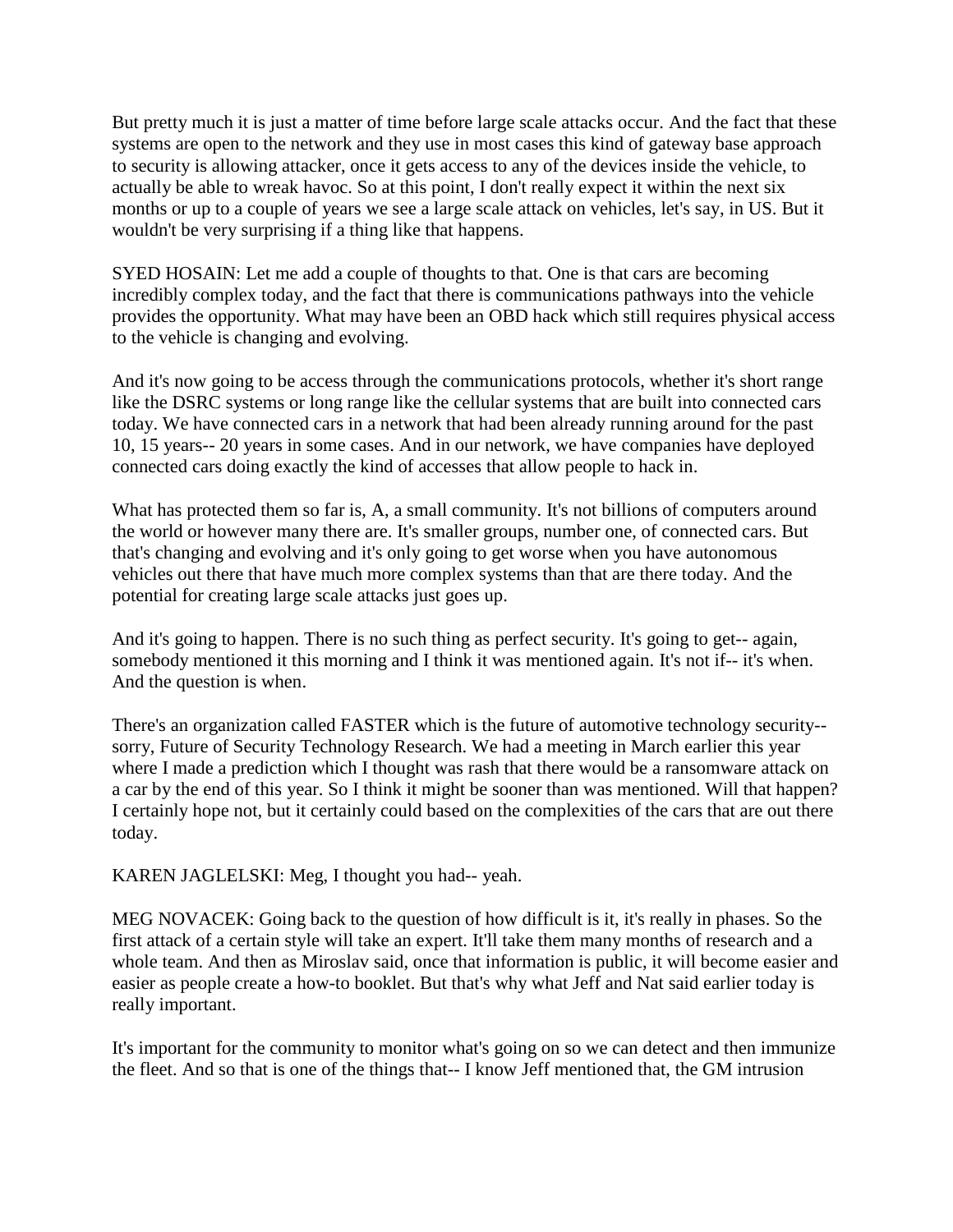detection and monitoring. Argus also offers such products and services. So you know, maybe there's the first attack.

If we take a center for Disease Control type of mentality, there's patient zero and maybe patient two or three. But then we detect that campaign and we can immunize. So even if there's a how to manual, we have a how to manual as well, and we say nope, no more. So it could become more easy, but it's also more easy for us to detect those patterns and stop them.

KAREN JAGLELSKI: Marc, did you have something?

MARC ROTENBERG: Sure. I first also wanted to thank the FTC and NHTSA for organizing the conference today. I think this is one of these issues that's creeping up on American consumers with enormous impact, and I don't think actually most people have a very good understanding of what the practical consequences will be of autonomous vehicles. When we first started looking at the collection of data in EDRs-- this was more than a dozen years ago-- we thought about it as a classic privacy issue.

And the question is, who will have access to the data? How will it be used? What are the protections?

Will the data be used in insurance determinations? Will it be used in criminal investigations? And you have many states of course jumping in and passing laws to protect the privacy of the information that was being gathered.

But of course this is all changing, and it's changing as cars move into the world of the internet of things, they become in effect the most complex, the most impactful devices on the network. And I think the public safety consequences are substantial. Now the conversation we've had up until now has largely assumed that somehow it's an anomaly that a car will be hacked or disabled. But in fact, last year after a bit of investigation, we determined that companies in the business of auto loans to low income people were building into vehicles starter interrupt devices so that they could remotely disable the vehicle if the payments were not made on time.

And I think if we begin to think about that category of engineering, we begin to see a wider range of attack space, of risk to users, than we might otherwise consider because you see, the remote deactivation as well as the remote activation of a vehicle may become a sensible model under some business approaches. Yet, as we've traditionally thought about cars, the idea that a company could take over control of the vehicle while you're driving it seems almost impossible to conceive.

So this is another dimension that I think we need to consider as we look at the cyber security risk. I will say also that I think on the personal data front, when it's combined with a cyber security risk you also have scenarios under which individual vehicles can be targeted precisely because there's a known operator or it's a known vehicle. And there may be scenarios from a law enforcement perspective where that becomes very attractive. If you have, for example, a person in a vehicle, you know there's an outstanding warrant, and you're trying to apprehend the vehicle,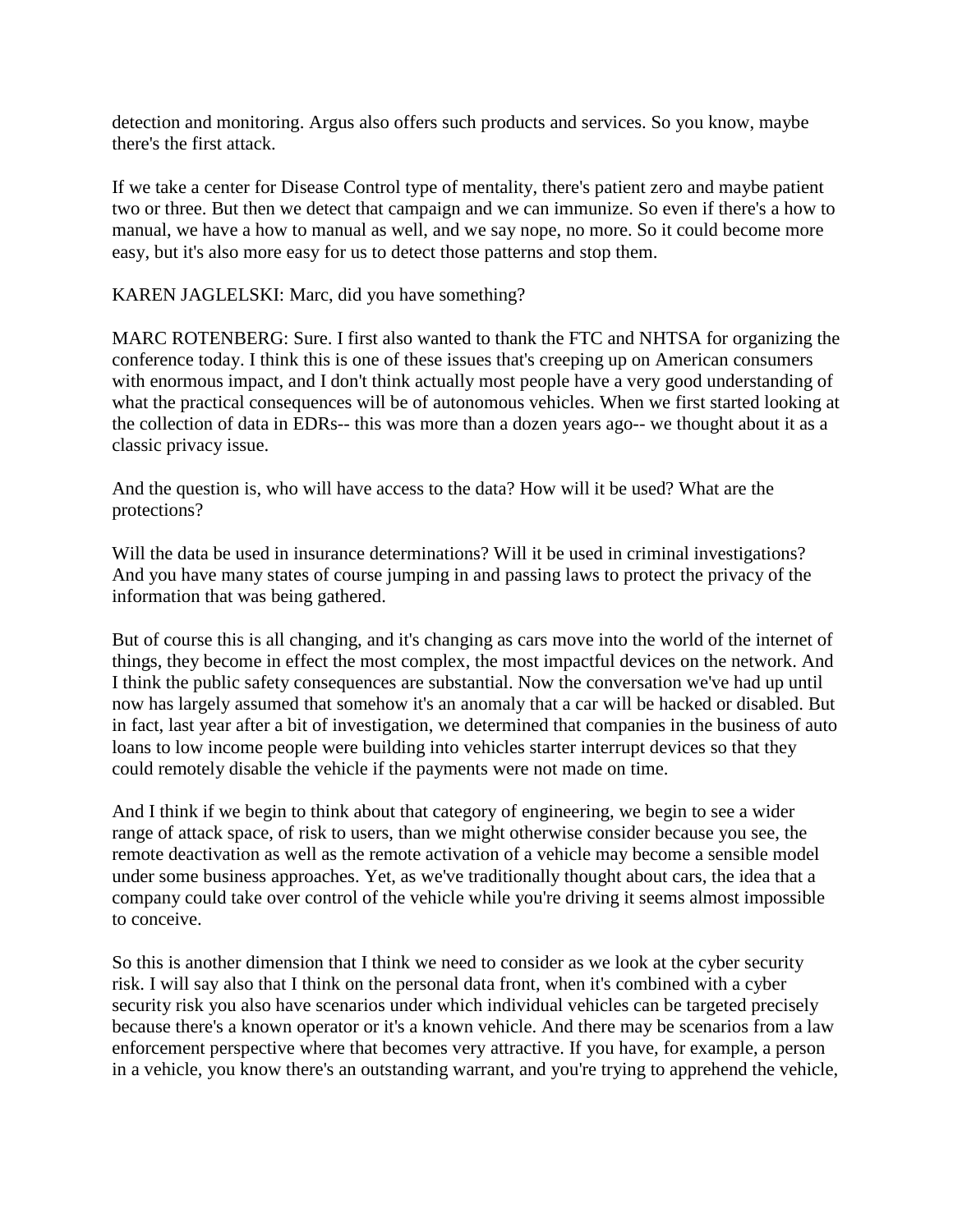the functionality to disable the vehicle, much like the company that's trying to recover payment, may be an attractive engineering option. But you can also see that being misused as well.

KAREN JAGLELSKI: Lauren, did you have something?

LAUREN SMITH: Yeah, I would add as we think about the different types of data that are generated within the car that we may when I think about different group of data differently. So operationally-- operational or safety critical data may wind up being needed to be treated differently from infotainment data, which is some of the more personal data. And that will come into play both in terms of security. We'll raise questions about partitioning and different approaches to sort of dividing what gaining access to those input points can get you in terms of impacting the operation of the vehicle and also, you know, even in terms of jurisdiction if you're talking about NHTSA and the FTC's different roles in this space. That's going to be part of the conversation going forward.

KAREN JAGLELSKI: Is it possible-- so is it possible from an engineering perspective-- and my brother's an engineer, so that kind of makes me an engineer too. Is there a way to engineer so you can segregate off safety critical functions from-- and I'll use this term probably-- like the telematics or, you know, things that will necessarily involve consumer data? Is that possible? Is it being done now.

MARC ROTENBERG: Well, that was one of the recommendations that was contained within the GAO report that came out last year, basically to separate entertainment functions and climate functions from navigational functions. But my understanding is that everything is moving toward the CAN bus, all functionality in the vehicle, so they can all be accessed. And much of that communication at work is not even encrypted.

So it seems to be that if you can approach it from any open port, you can get access to any of the functionality. Now, there are people more expert on the panel than me on that point, but perhaps you can tell us. Is that true today?

KAREN JAGLELSKI: Well, I think we're-- I'm sorry.

MARC ROTENBERG: Is that where we are?

KAREN JAGLELSKI: Oh [INAUDIBLE] see, I told them if they want to talk to turn their thing. And I thought he turned his thing.

MIROSLAV PAJIC: Well, the first set of attacks that were publicly reported in, I think, 2011, actually one of the things that they used was in most of the vehicles, you will have two types of networks that are used for to exchange data, and one was for safety critical functionalities like drive by [INAUDIBLE] and things like that. And the other would be related to the infotainment messages and things of that--

KAREN JAGLELSKI: I'm sorry, is this the Yoshi [INAUDIBLE] hack that you're talking about?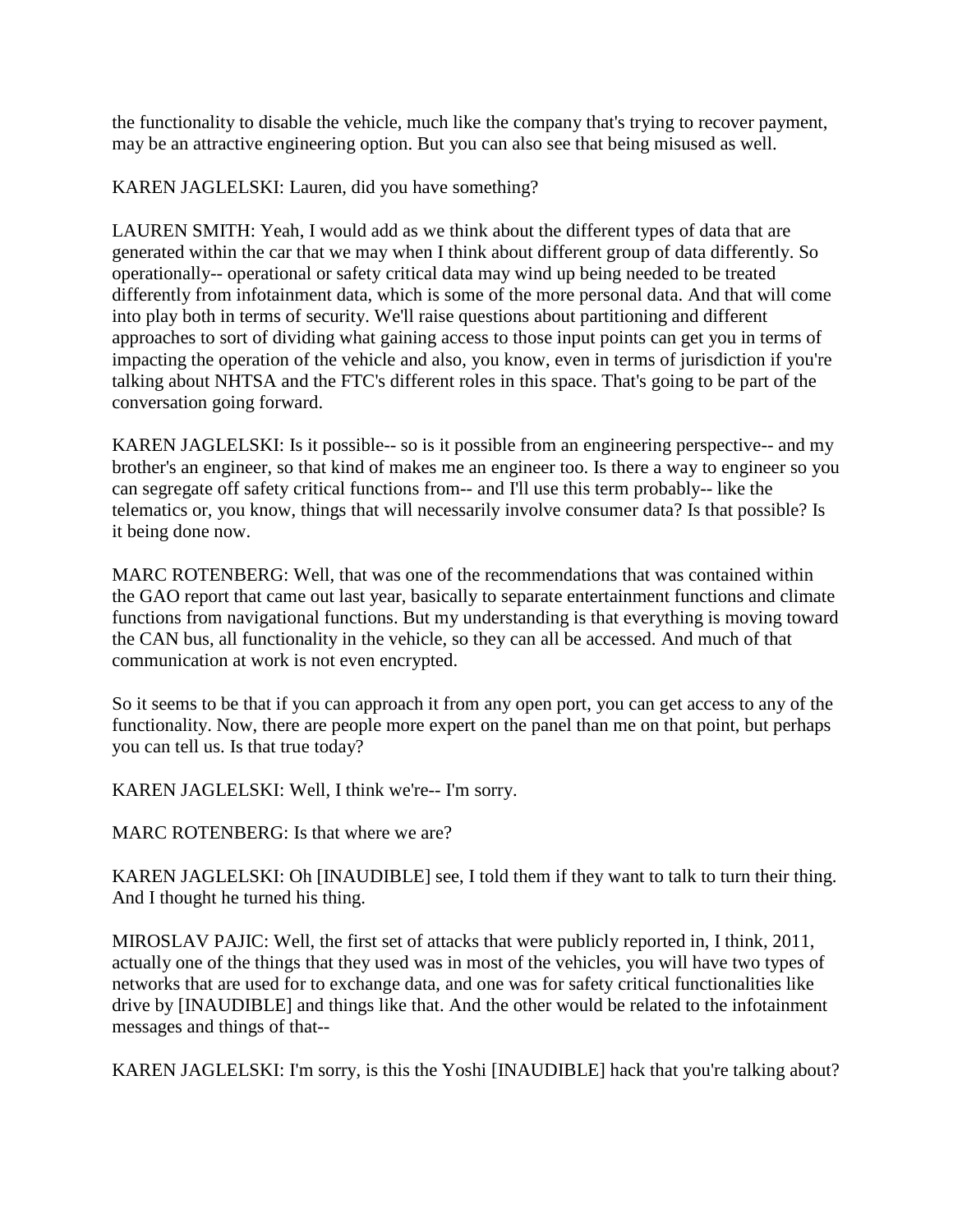MIROSLAV PAJIC: I'm talking about 2010, results from UCSD group from [INAUDIBLE] yeah, that's the--

## KAREN JAGLELSKI: Yep.

MIROSLAV PAJIC: So that's the reason why those attacks were very successful is that you do- although initially for safety concerns in order to guarantee these kind of predictable and reliable communication, they split the communication busses for safety critical and other traffic. But you have components that are shared, meaning that they have access to both of those. If you are able to get access to some non-safety critical components like infotainment system or whatever it is and use that compromise device to program some-- reprogram some of the devices that also have access on the safety critical bus, then all of a sudden, you have a compromised device being able to send whatever kind of messages you send there.

KAREN JAGLELSKI: Meg? Oh, I'm sorry, I didn't--

MIROSLAV PAJIC: Just one thing that I would like-- we do talk about systems that-- you have to have compliance with all designs, and people didn't think about security until recently. And you put a lot of functionalities. You don't use standard security related mechanisms like encryption and authentication. And adding them now on the fly becomes very expensive. So you do need to sometimes redesign the systems with security in mind.

MEG NOVACEK: Yeah, I think there's a couple of different challenges. And I'll say that we can look at human behavior to tell us if isolation will make sense. So isolation as an engineer, we can do it.

We can do it all day long. Pretty easy to only connect the wires to safety critical and not to the infotainment. But the one of the highest demand features from customers is remote start and smartphone apps that allow you to unlock your doors. So customers are asking for the very thing that's going to connect the infotainment system to the safety critical system.

Because remote start connects them to the engine and the unlock connects them to the body controller. So keep that in mind. We can do-- as engineers, we can do anything.

But if customers are demanding services that are-- if they're demanding it, the car companies are going to provide it because that sells cars. So the challenge is how to do it securely. The other thing is a lot discussion throughout this workshop about the OBD dongle.

So again, the OBD port was put in for on board diagnostics. And it's the safety critical systems that will need to be diagnosed. They're the most complex things.

Those are the ones that the technician needs the data from in order to do their job. So the minute someone does an insurance dongle to that port, again, we can't isolate that as an industry when the demand is so high. So it's really a cultural problem.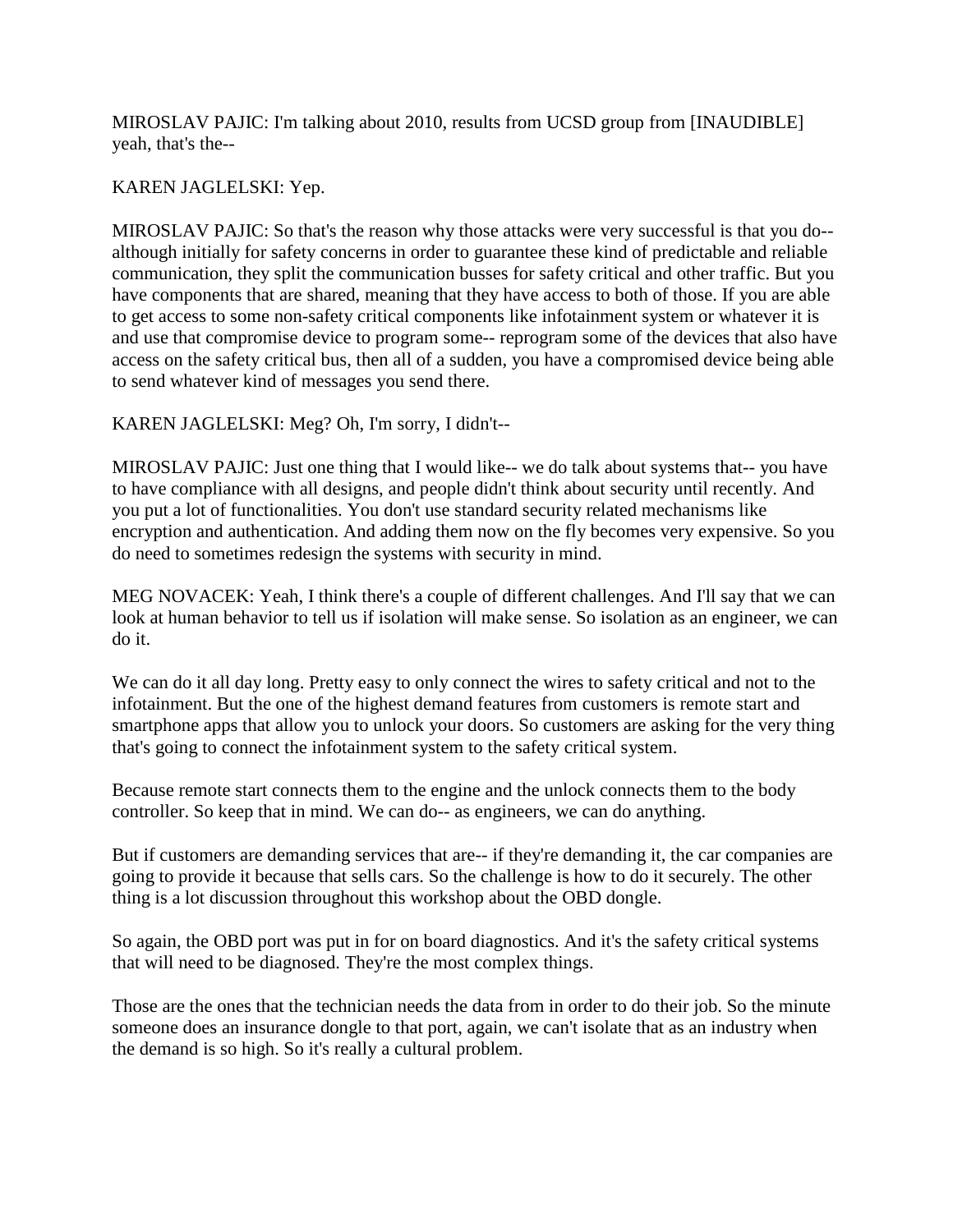SYED HOSAIN: I think one of the things we need to be careful of is to recognize that it is not the security aspect of the vehicle that we're talking about here. It is also the fact that it is the analysis of the consequence of a breach that matters, OK? So if you just knee jerk react and say everything needs to be infinitely secure, you're not solving the true problem because nothing's going to be perfectly secure.

We were in the middle of a release for a customer who was-- an OEM who was putting cars on our network, connected car network, more than 10 years ago. Very near to their product launch, there was a Rutgers University study about the tire pressure monitoring system that had been hacked. I don't know how many of y'all remember that.

But the consequence of that specific breach was an incorrect data reading on the panel. It wasn't going to affect the rest of the car because it was an unencrypted transmission from a sensor that didn't have any ability to impact anything else within the car. So we were able to get the car manufacturer comfortable that that was not something that couldn't be dealt with by simple encryption.

So you have to solve the problems by recognizing what's the consequence of the breach and then put in the necessary best practices at that time to be able to solve that problem and then be able to understand that if there is-- do the study. Security by design is incredibly important. Do a study to say, what if it is breached?

What can it impact? And therefore do the best practices at the time and then recognize that years later, you're going to come back and fix it. You're going to need to upgrade it. You're going to need to have some kind of over the air upgrade available to be able to fix the kinds of problems that could occur which you hadn't thought of at the time that the product was released.

ALLAIN SHEER: So what are companies doing to assess cybersecurity risks? And by that, I mean I'm asking about kind of the process that's used to determine to conduct a risk assessment, to mitigate the risks, to make sure that whatever safeguards are put in to address a particular risk actually works to address that risk. How is that being done?

SYED HOSAIN: Yeah, let me add one more comment to my previous one and I'll answer that in the same context, which is that we should recognize that the OEMs are not sitting still here. They recognize that this is a problem that they need to deal with before it becomes a legal or a liability issue. They are taking the necessary steps to hire the experts to retain the consultants to build in practices.

As you saw this morning with the presentation, from the gentleman from General Motors, people are worried about this and people are concerned about it. So what may have happened in the past with less connected cars is just something that they need to be aware of. So they're taking the best steps.

They're trying to find the people who have dealt with it in other domains-- the internet, the cyber-- the utility space, et cetera, that we have just seen an example where a security breach occurred and trying to apply those best practices to what is happening inside the car. The other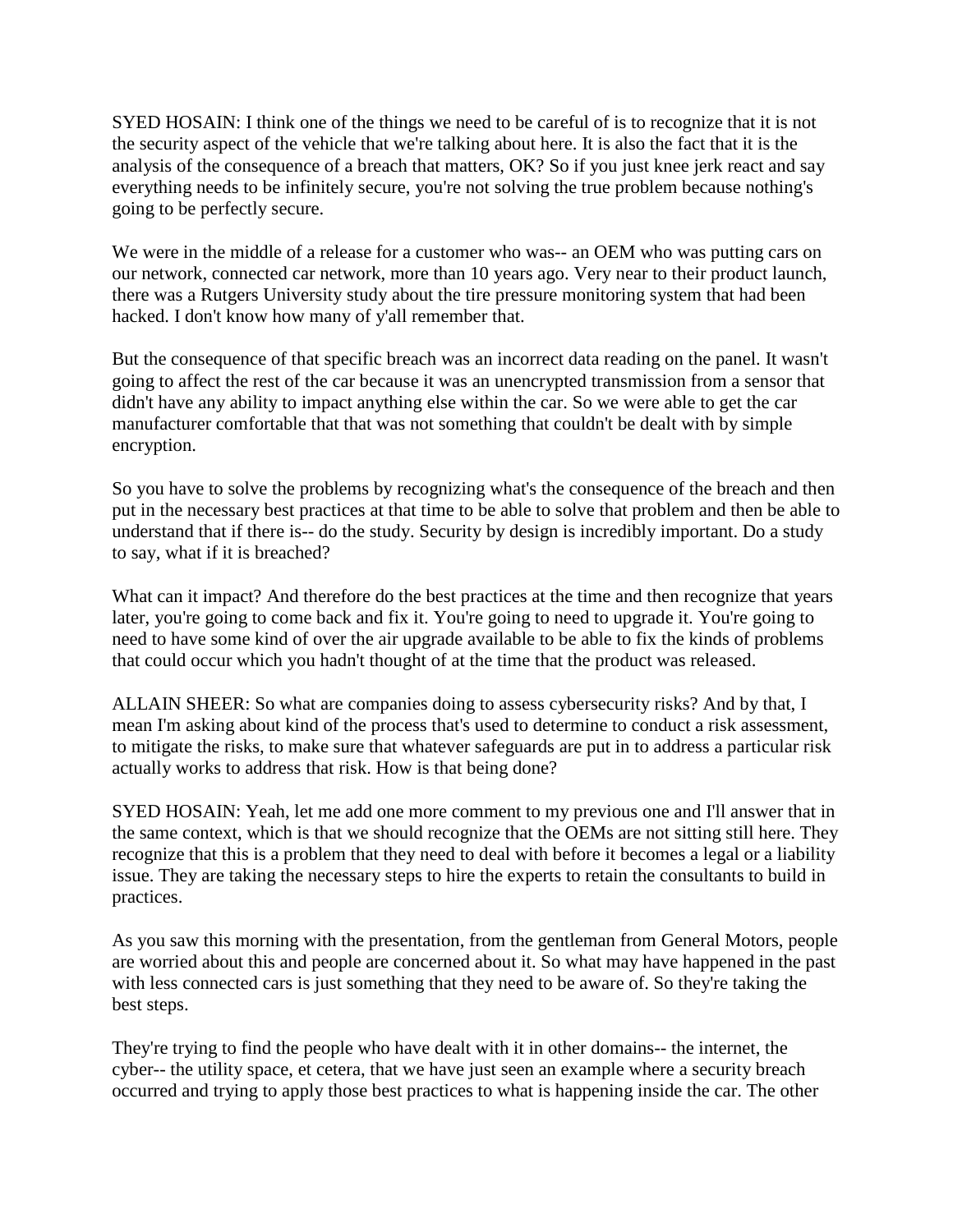thing which is, I think, very important is to try and recognize that there are-- for large scale attacks, there's only a certain amount of points of contact, if you will, to the vehicle-- long range contact, either satellite or cellular. And therefore, if you can start building in all of the protection over there as much as possible and then reduce the likelihood of an attack getting through to the systems behind that point, you're going to do a better job.

And so they're recognizing that that's the point of-- where most effort is being placed today. On the other hand, individual changes to systems within the car for even a legitimate update of a functionality feature in the car needs to be thought through. There are complex systems that are growing up around this place.

DAVID SCHWEITERT: And Karen, I might add, I mean, obviously it's very dynamic as it relates to what we are facing in terms of cybersecurity. I mean, obviously, between threat vectors, I mean, the instances that the auto sector is facing aren't all that different from other industries. I mean, it's not so much that we have a particular threat vector against us. It's that, you know, manufacturers are increasingly using multiple layers, whether it's production, security by design, manufacturing updates, and then post-production fixes to try to address some of the things and the vulnerabilities. I think Syed and others referenced earlier that nobody's expecting or selling a vehicle believing that it's going be perfect forever.

But I think it really goes back to what Jeff [INAUDIBLE] earlier during his keynote as well as Nat from NHTSA were referencing is the whole generation of additional technologies that are being added to vehicles aren't being added arbitrarily. They're being added because they provide an overall benefit in some way, shape, or form.

So for consumers, that impacts people directly. It could be some of the conveniences that were referenced as it relates to remote start or remote lock, unlock, and that type of thing. But at the end of the day, it also goes back to vehicle functionality, which obviously then relates back to the benefit that the driver or the user experiences.

And it really gets back to some of the statistics that Nat and others were speaking to that in the past, in a traditional vehicle context, really weren't things that automakers, let alone regulators, could really wrap their arms around because they just weren't possible and, you know, the average age of a vehicle on the road is now about 11 and 1/2 years and the vehicles are getting more and more complex. But that's not necessarily a bad thing, and we're going to get into it as it relates to what that means for recalls and consumer impacts. Certainly there are cybersecurity challenges but it's a very dynamic process.

Obviously, there's been a lot that's been done by OEMs and suppliers in the larger ecosystem that will get us to the point where we're staying a step ahead. Does it mean it's perfect? No, but there's a lot of development that's ongoing, some of which I think is directly related to the fact that there hasn't been a commercial hack of a motor vehicle, partly due to some of the efforts that are being taken by the industry and our members.

Some of that relates to kind of the forward leaning aspects of the auto ISAC, which is obviously a component of the larger ecosystem. But you know, whether it's the security by design, some of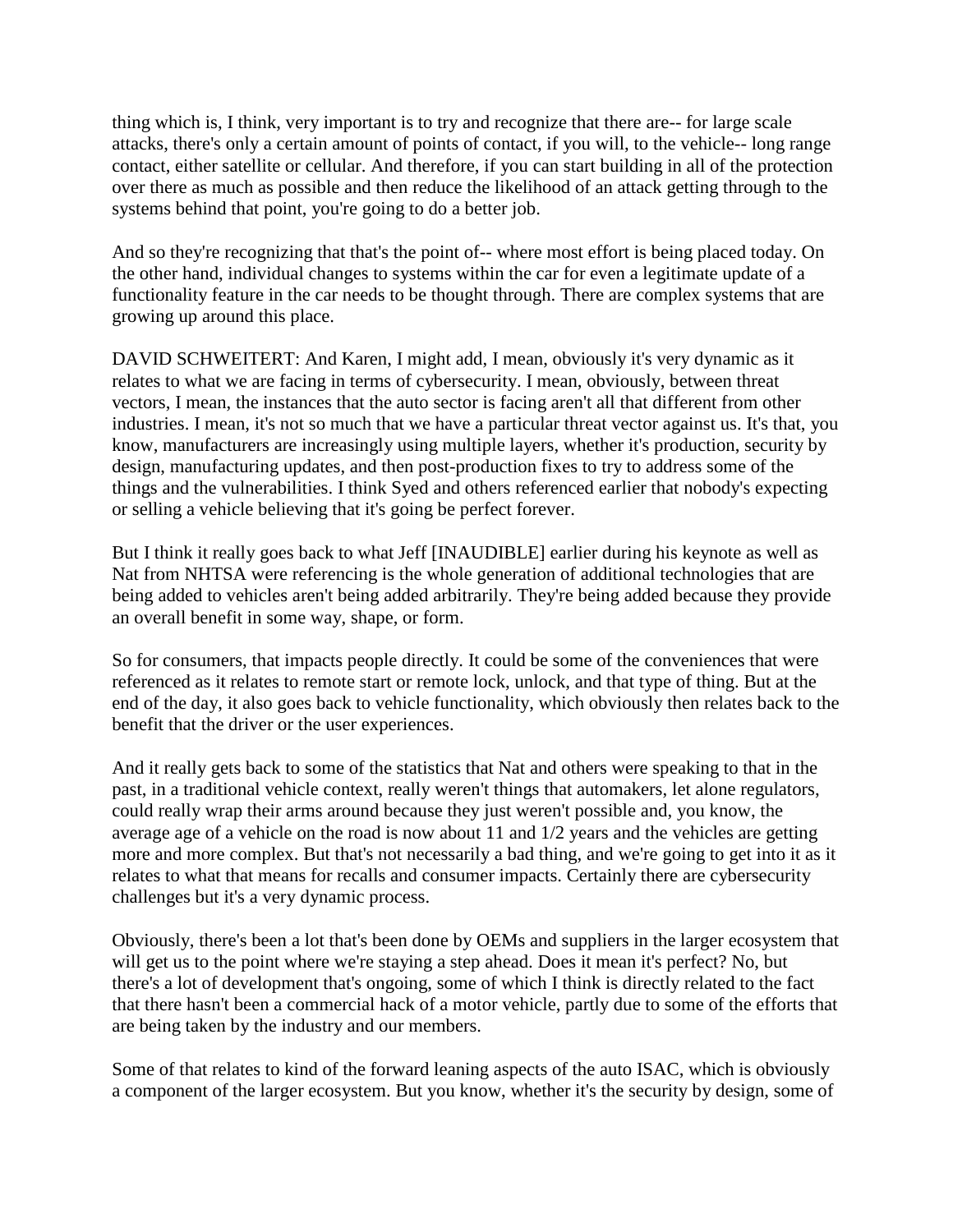the standard setting bodies, whether it's SEE, ISO, some of these collaborative engagements that help to better share information, you know, it's that totality that really ultimately comes back. At the federal level here in the United States, we have a pretty strong regulator in terms of NHTSA when it comes to their very broad authorities.

Some may say that it's not as adaptable as they would hope or we need to legislate further, but if you look at the flexible manner in which the Safety Act applies, it's not just to traditional OEMs. It's also to software firms and parts suppliers and others. So we all have a vested interest in making sure that we get it right.

There are policies and protocols in place to make sure that it's iterative. So along the way if something is not working right, we have the ability to exercise from a federal standpoint recall defect authority to ensure that it's fixed. And some of those fixes will happen far faster in a manner in which the vehicles are connected versus a traditional vehicle will where you can't find who the owner of the driver is and you can't get an over the air update because the vehicle doesn't accept it.

So there's a lot of the technology that's being built into vehicles. Yes, it provides some potential vulnerabilities. But at the same time, the benefits we believe far outweigh the downside risks.

## KAREN JAGLELSKI: Marc?

MARC ROTENBERG: Well, I think I have a bit of a role on this panel as the consumer. And I just want to--

#### KAREN JAGLELSKI: That's right.

MARC ROTENBERG: Thank you. But I want to push back a little bit and ask the question if we're giving full weight to the scope of the cybersecurity risk with connected vehicles. I mean, if we think about traditional failure modes for vehicles-- a collision, for example. It happens at a fixed place at a fixed moment in time.

It may be two vehicles colliding. It may be a vehicle hitting a fixed object or a person inside the vehicle hitting the car. We have a very good understanding of that problem, and over the years, we've developed lots and lots of safety procedures to make driving much safer than it once was. But everything about cybersecurity points to very different type of risk.

It's distributed. It's remote. It can be hostile.

It can happen at a future moment in time. In other words, people can deploy malware that doesn't go off now but goes off a year from now. And all of this suggests to me a degree of complexity combined with risk that, when there is failure, could be catastrophic. I was thinking the other day, for example, let's imagine a connected vehicle scenario on 495 where the network is disrupted.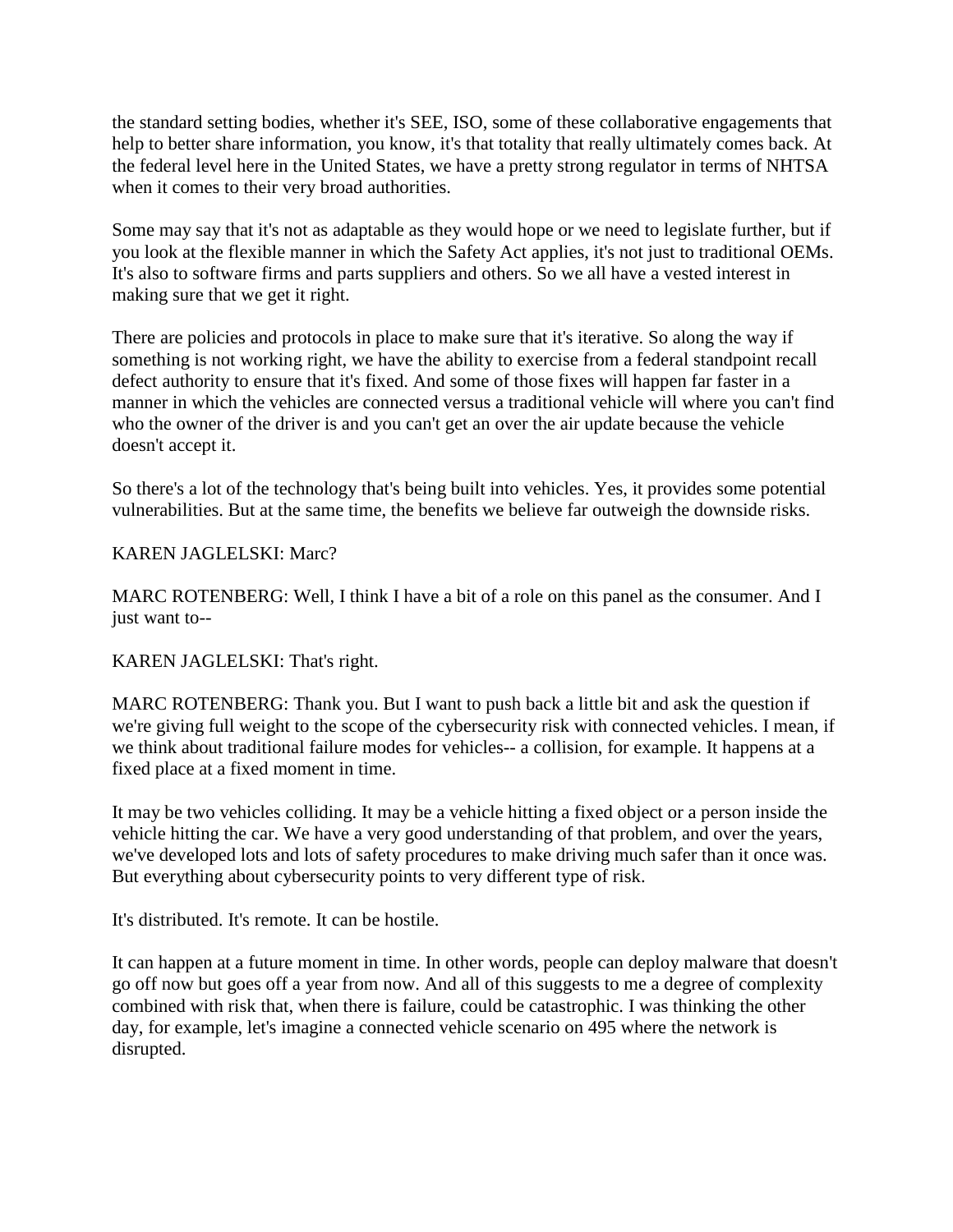Now if the network is disrupted for cell phones or for streaming videos, I mean, we may have to wait a while before Netflix or Hulu keeps loading the movie. If that happens with 10,000 vehicles on the beltway, it's going to be a whole other world. And what happens, by the way, when the network is restored? In other words, are all the vehicles at the same operational mode when network connectivity is recreated? So I would be very interested to hear the extent to which we've thought about some of those scenarios. As I said, it feels very unfamiliar in terms of traditional regulation and auto safety.

# KAREN JAGLELSKI: Meg?

MEG NOVACEK: So my background is actually mostly in power train and control systems for the vehicle, and I migrated into software quality and then into cybersecurity. So the terms that we use in propulsion is the faulted reaction or the failsafe mechanism. So there was an earlier question about isolation and system isolation, but I would say especially when we have detection mechanisms on board, we can isolate the compromised functions.

So when you talk about loss of connectivity, I think earlier, one of the speakers said that the connectivity is really additional data. You know, no engineer ever turns down data. The car can still function without the connectivity. It just-- you might get stuck in a traffic jam.

You might be driving a little bit too slow for a slippery road. You might not have the weather conditions. So if we can detect that the connectivity is compromised, then it gets isolated and it gets blocked until there is proof that it can be trusted again. So I don't-- I'm personally-- my biggest concern is not some step change and, oh my god, we lost connectivity and all the cars start driving in circles. That's not-- the system is designed robust enough to not let that happen.

KAREN JAGLELSKI: Lauren, did you have something to add?

LAUREN SMITH: Yeah, I think it's important to keep in mind that for both security and privacy, the way in which this ecosystem is going to evolve going forward and that the future mobility won't require just cybersecurity on the part of the carmaker-- there's a growing number of entities involved in this space, some that have always been engaged in making parts of the cars such as suppliers that may be more likely to be privy to data now than they were before, from repair shops to aftermarket devices to telecom companies that now have increased interconnectivity with the car to other sorts of even phone mirroring devices and making sure that we're thinking about cybersecurity and data management within each of those as well as the car maker. I think that's going to be important to be able to assure consumers that we are taking care with and protecting their data. And then just a flag-- you know, one of the pieces that we tend to talk about in the privacy world is the fair information and practice principles, and there are a number of principles such as data minimization and purpose specification that in other sectors we use to ensure that we don't have too much data flowing around that we don't actually need.

That could cause problems. But one of the-- and then these were raised in the federal automated vehicles policy as well. But I think one of the challenges here is going to be that particularly with autonomous vehicles, having more data is often critical to enhancing safety, to ensuring that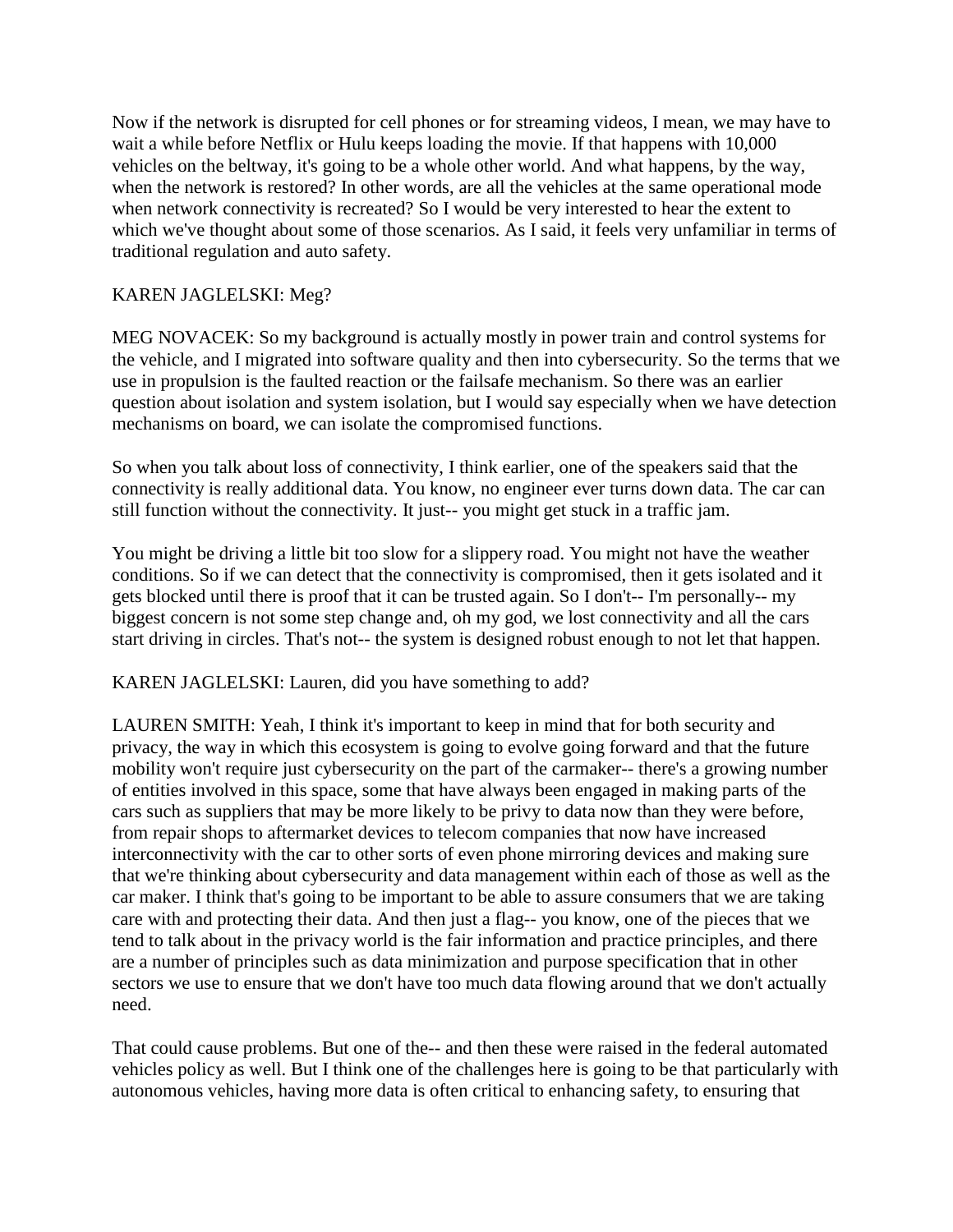machine learning can make these systems safer over the long run. And so how we approach some of these standard privacy principles may wind up needing to be a little bit different in the car space.

DAVID SCHWEITERT: I might just jump in. I know Meg really kind of hit it on the head as it relates to potential redundancies and failsafes that are built in. I think, you know, Marc's hypothetical is a fair one.

I think it needs to be taken into context. I know obviously if you reference 10,000 vehicles, that's probably two to three decades from now maybe in more of an AV context. But you know, at the end of the day, if there was to be some potential loss to the vehicle system, generally there's redundancies and failsafes that kick in.

I mean, obviously that is the backstop as it relates to what the OEMs are responsible, as it relates to NHTSA being the regulator on the safety side. And if something presents an unreasonable risk, it's going to be regulated subject to recall or defect authority, and it's going to have to be addressed. So at the end of the day, you know, a lot of these hypotheticals-- could they happen?

Potentially, but there's a lot of failsafes on the front end that ensure that if there was to be a loss of connectivity-- I mean, a lot of the manufacturers are approaching things in a different manner. So there isn't necessarily standardization as it relates to the technology that's being used in every application. You know, we can walk through the AV spectrum of 0 to 5 and, you know, any one manufacturer is most likely going to differ from their competitor based on what they may be doing in terms of AV level 2, 3, or 4 to the point where they've built in different systems to ensure that if there is a loss of connectivity, if it's necessary at all, that you might have lost some degree of functionality.

But at the end of the day, if it's a level two system, the driver is the fallback, or a level three system, the driver is the fallback. So I think the point Marc was making, fair hypothetical. But we're probably talking to three generations from now before there would be an incident of some type of lost connectivity that causes 10,000s of vehicles to be impacted simultaneously.

MARC ROTENBERG: If I can just ask, I mean, at level four or level five, there's really not a scenario where the driver is the fallback. I mean, you might have a vehicle without a steering wheel or an accelerator.

DAVID SCHWEITERT: No, that's fair, and I know Meg might want to jump in on this. I mean, at the level four or five level, you'd effectively operate in a safe driving mode or a fallback to the point where the vehicle would effectively take certain means to either pull off on the side of the road and not otherwise present a hazard to either the occupants or other motorists. So it just depends on the circumstances. But there is some differentiation between levels 1, 2, 3, 4, and 5 in that example that you were giving.

KAREN JAGLELSKI: Syed?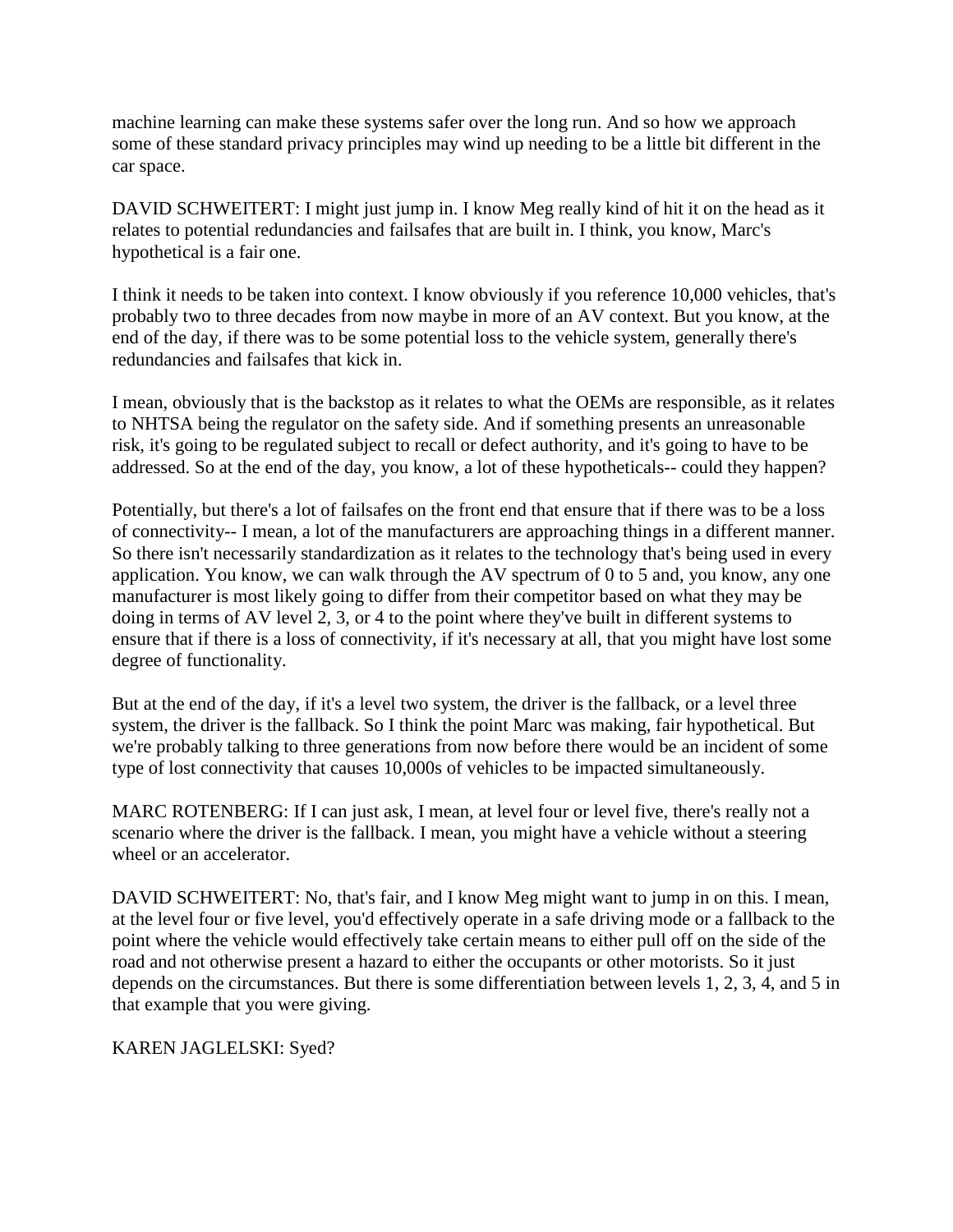SYED HOSAIN: Yeah, just one observation I'd like to make which I'm hoping people will appreciate. Physics gets in your way. If you're assuming that autonomous vehicles will be run completely remotely, that's never going to happen, period.

You cannot get the data from any site, no matter complex it is, to the vehicle fast enough to take into account the things you need to do for the car to react real time to the events that are taking place around it, period. And therefore, the failsafe mechanisms that Meg mentioned and other people have mentioned have to take that into account. Most of the information that is going to be in an AV car of some sort, whether it's a fleet or even a consumer vehicle, is going to be local, is going to be information created from the sensor in real time, whether it's light or you name it, whatever the sensor is-- local.

You're not going to have the science fiction effect of remote controlling a car, period. You'd have to violate fundamental laws of physics to be able to do that. It's not going to happen.

So where a loss of connectivity could result in data not being sent or information not being received by the car, it's going to be non-mission critical stuff where the vehicle is not going to be, as Meg mentioned, running around in circles. It just isn't going to happen.

KAREN JAGLELSKI: Yes, Miroslav.

MIROSLAV PAJIC: So I would both agree and disagree and give a couple of examples. I completely agree that physics is something that is very important to take into account. And that's why most of the cars are designed the way that most of the pretty much every safety critical decision is done locally, and you just use extra information potentially for high level controllers like navigation and things of that sort.

So those are usually designed in this failsafe mode where if you lose connection to the outside world, you work OK. But that also brings us-- one concern is that I am worried about local attacks. I'm worried about malware being installed in components that are already on the bus that can start sending messages that will not trigger a false detectors.

So for example, in other domains, it was shown how it's super easy to take [INAUDIBLE] of course by slowly shifting GPS measurements. We did that for-- with the knowledge of the driver, with a car that we slowly start shifting away. And we also have for other automotive components a simulation and an experiment.

And it's shown how easy it is to not trigger false detectors and be able to insert these very subtle attacks that will at the end endanger the safety of the vehicle. We do propose some methods how to solve it, but that's on the other side. On the other hand, we do now-- maybe we don't rely on the outside information for local control.

But we are moving toward bringing these kind of mobile city challenges where we will not have intersection in the form where we have today, but we will actually have coordination between the vehicles so that we can increase the amount of vehicles passing through the intersection. So there I'm not again as worried as against denial of service attacks where you don't get to message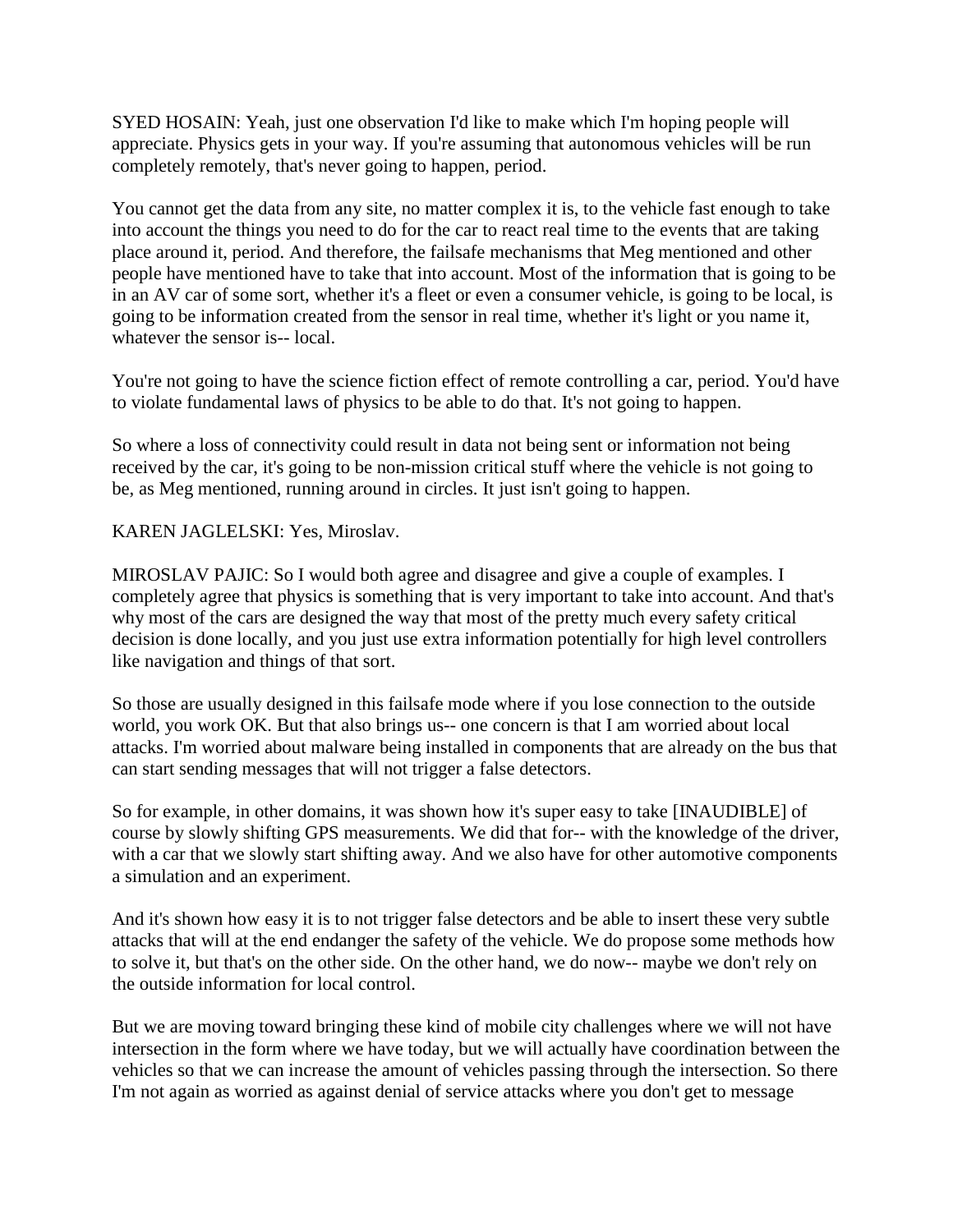because, yes, it will create a bottleneck and no vehicles will pass there. But what if you are in certain nicely crafted messages?

And those are kind of things-- those are the networking attacks that are now used. With connected cars, the next step is coordination between them. And once you start messing up with the information on which you base the coordination between vehicles, you actually have a lot of calls.

MARC ROTENBERG: I just wanted--

KAREN JAGLELSKI: [INAUDIBLE] oh, OK. You've got enough questions. OK, Marc.

MARC ROTENBERG: Well, I just wanted to respond to Syed. I'm not quite as sure as he is that there isn't a scenario for remotely operated vehicles. We've done a lot of work over the last few years concerning drones, which are remotely operated, unmanned vehicles.

And the intent, of course, is to deploy drones in the national airspace. And there are lots of scenarios under which drones collide, drones crash, drones fall to the ground. And even to pick up on Meg's phrase, the failsafe scenario for a drone, which is to return to waypoint doesn't work if the drone's battery has been diminished and it doesn't have the energy to return to the waypoint.

So I think there is at least some value in trying to look at some similar regulatory challenges anticipating what some of the risks might be. Miroslav mentioned GPS, for example. The GPS signal is not encrypted, so of course, spoofing a GPS signal is not a difficult thing to do. And there are some security measures that are taken, but there are also a lot of attack scenarios that are based on sending a vehicle or a drone to a different location.

#### KAREN JAGLELSKI: Syed?

SYED HOSAIN: Yeah, I don't disagree with the comments that have been made by Miroslav and Marc. The point I'm making over here is that there will be some functions which are augmented by communications. But ultimately, the information that a vehicle needs to have- because it's constrained mode of operation.

Its mode of operation is far more of a problem than a drone is today, even today. And most people who are operating drones are either relatively short range or, if you look at some of the military applications, they're worried about the latency and long range control of what can happen. But there are things you simply have to react to in near real time in a car, on a street, with the people and raccoons and whatever else is out there that you have to take local action, which is way more rapid than any remote control could be done.

KAREN JAGLELSKI: I think that's-- what I hear all you saying, I think-- and one of the questions we wanted to ask was what is unique about cybersecurity issues in this space versus- besides the fact there's a two ton vehicle that can cause great damage. I mean, is there something unique about the cybersecurity issues in a car versus, say, my laptop? Meg.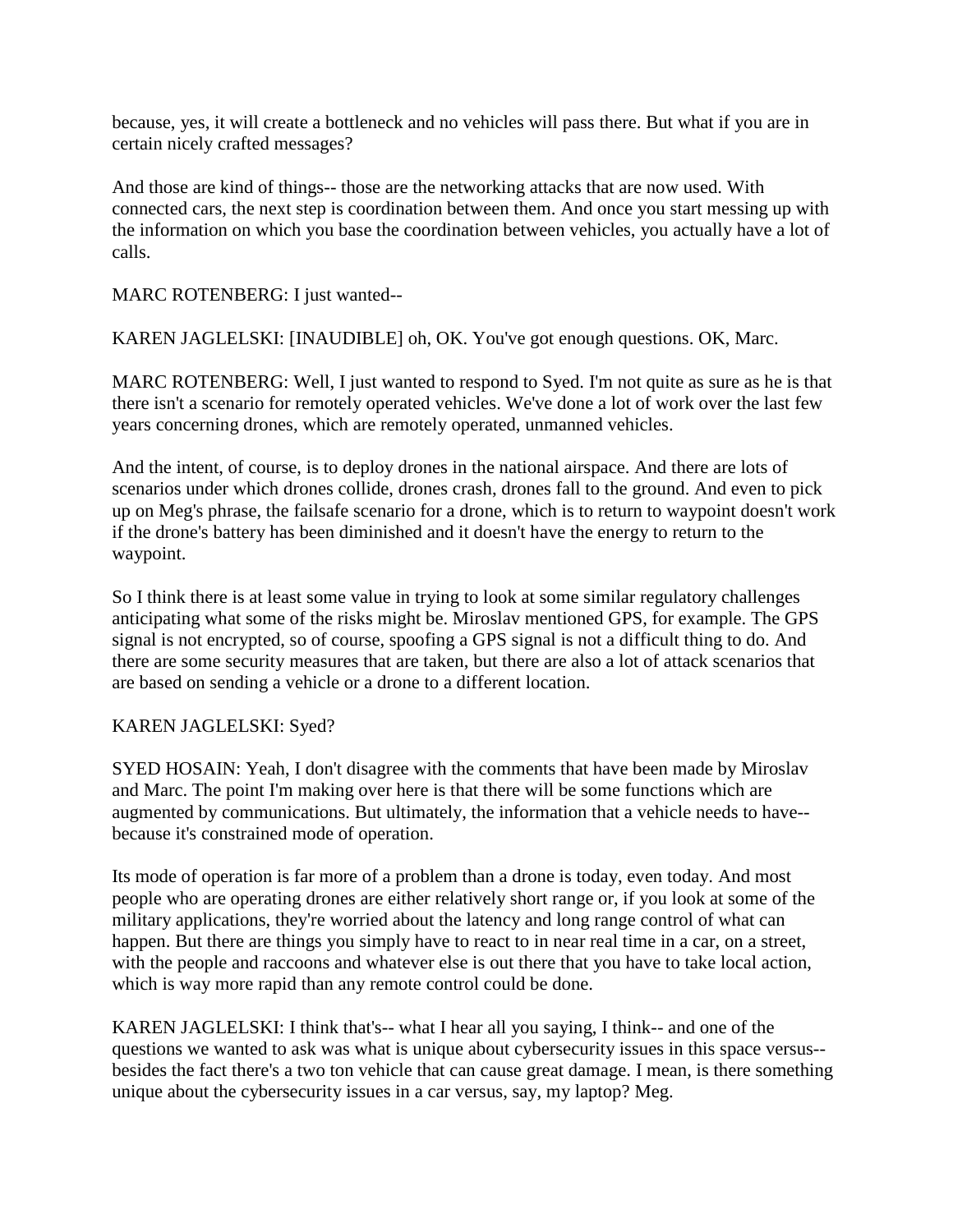MEG NOVACEK: First thing is there's 50 to 100 computers in a car. So that's number one. The complexity is just so much higher than IoT. Two is the lifespan. The 11 and 1/2 year life that people expect is another huge challenge. So having a system that can be updated, whether it's technology updates or security updates, is going to be a huge-- is a huge challenge for the community.

KAREN JAGLELSKI: And part of it is historically, consumers don't bring in their cars for recalls. A friend of mine has three open recalls that she really needs to get fixed. So how realistic are over the air updates at some point?

How can we address that issue of-- I forget the percentage. My friends at NHTSA know better than I do. But it's-- Dave, you know.

DAVID SCHWEITERT: Yeah, I mean, I don't want to jump in if anybody else wants to answer. I mean, if you look at recalls generally, so holistically, recall participation rates vary. The longer a recall on a vehicle is open, the longer it takes to remedy.

NHTSA, I believe, the statistics are at around maybe 72% on average as far as recall participation, and recalls run the gamut. It can be everything from a decal that needs to be updated to something like an airbag, which some of us have experienced firsthand. And that gets back to what I was alluding to earlier as it relates to increased technology. We believe from a manufacturing standpoint that technology being added to a vehicle not only helps as far as the vehicle performance, but it also helps the manufacturer as far as lessons learned, things that can be repaired ahead of time.

But then on the repair side, it also provides another touch point by which the OEM and/or the dealer and whoever is taking care of the repair actually knows how many of said vehicles are in a particular region as far as what is necessary, if it requires some type of replacement part. If it doesn't, the recall update, if it was to be an update, over the air or otherwise, can remedy something that in the past could have otherwise been fixed. So we believe that on the recall side, technology actually facilitates greater recall participation and remedy versus traditional recall.

# KAREN JAGLELSKI: Meg?

MEG NOVACEK: To add to what Dave said, the over the air allows a higher penetration of the recall. And for those cars that aren't connected-- they're in Montana. They're on vacation.

They're part at the airport for a couple of months, whatever. The manufacturer knows or the over the air service provider knows that they have not been updated. So the least you have the data.

KAREN JAGLELSKI: Is it realistic-- I mean, is that a realistic thing? I know some cars are already doing over the air updates, but is that as common as, say, you know, either having to go to the dealer--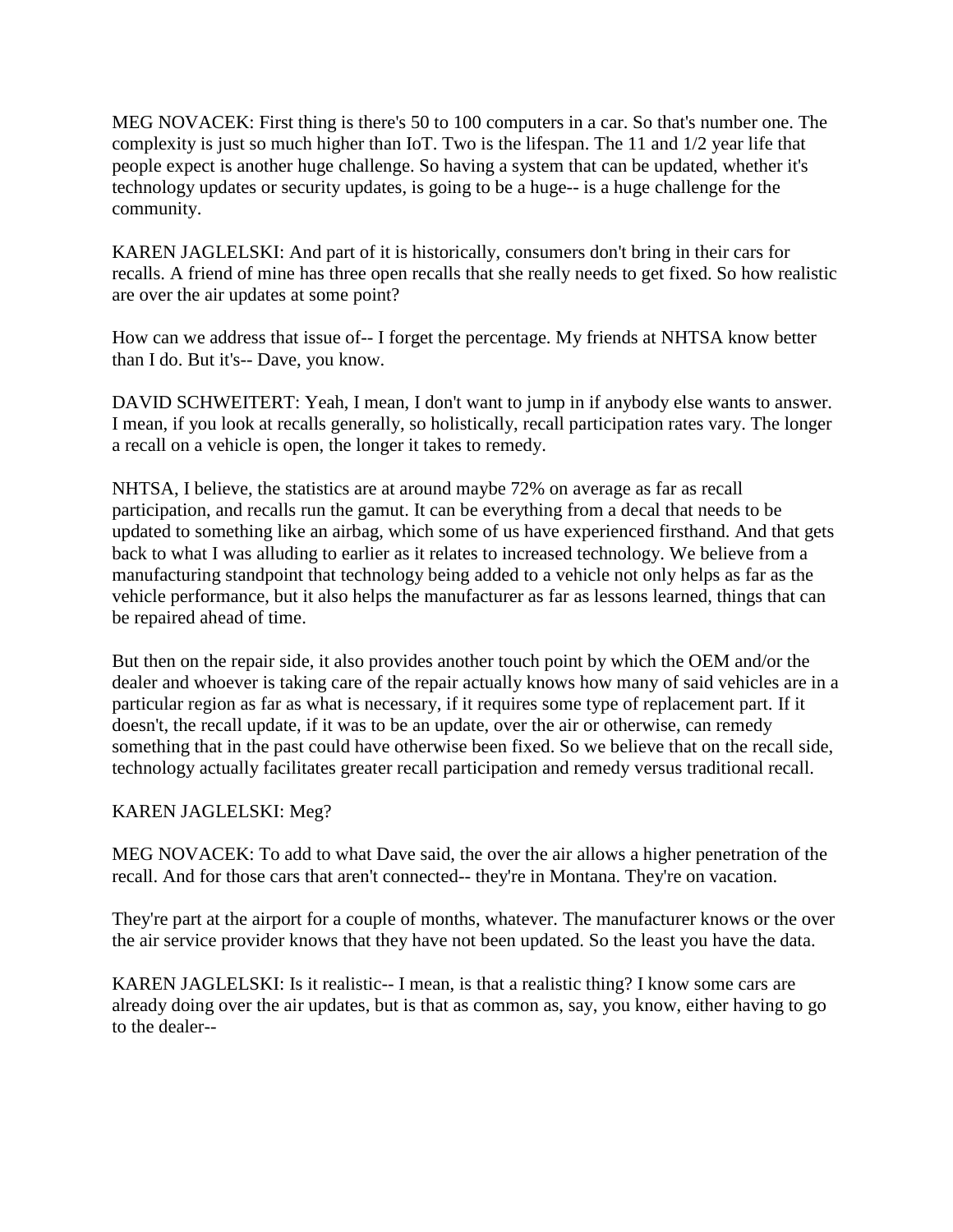MEG NOVACEK: There's several companies doing it today, and there's a lot of development for the rest of the companies to go that direction. So I can't state what percentage and when we'd all be there, but--

SYED HOSAIN: It's definitely something that is going to happen. One of the things we have to be careful about is right now, the rules for recall are essentially voluntary. If the owner of the car chooses not to do something, as in your friend's case, it doesn't get done.

So there is a question here in my mind. Should an over the air update be forced on a car owner? It's their car. It's their systems.

It's their multiple computers inside their car. If one can provably say this is a safety issue that relates not to their vehicle and their car, but their public presence on the roads, then maybe one could argue that is possible. But I don't think that those rules exist.

I think that's maybe where some of the legislation perhaps needs to be-- that in certain safety related issues beyond the individual owner of the car, there may be a need to be able to do this. But is OTA happening?

We're certainly getting ready for it. There's no doubt about that. And some car manufacturers are doing it already today and others are-- I mean, our systems are designed to allow the car manufacturer to do it. But we have to think through when and how and where and who's giving them the permission to do it, et cetera.

#### KAREN JAGLELSKI: Meg.

MEG NOVACEK: A couple of things there-- I'm not sure if you'd call in a research group or what, but it's a couple-- you know, at least University of Michigan and New York University are sponsoring a group called Uptane, which is focused on secure over the air updates, and several companies in various roles within the automotive ecosystem are participating in that to make sure that it's a robust approach so that we as a industry can do secure OTA. The other challenge, I think-- I get the idea of a safety or security recall may preempt the driver buy-in or the owner buy-in. The challenge with that is that many of them are layered.

So let's say one update was for functionality. So version 1.1 was functionality. Version 2.0 is for security, but 2.0 can't go in until 1.1 has happened. So I see us as a community, we need to find a way to, I'll say, enforce those updates so that the customer is not 10 layers behind and it's not updateable because they're not going to want to go to the dealership at that point.

# KAREN JAGLELSKI: Marc?

MARC ROTENBERG: Well, that's actually an important point. It's a subtle issue in consumer protection but one I know that the FTC has had to consider. Companies oftentimes use updates to change terms and conditions to the advantage of the company and diminishing the privacy of the consumer.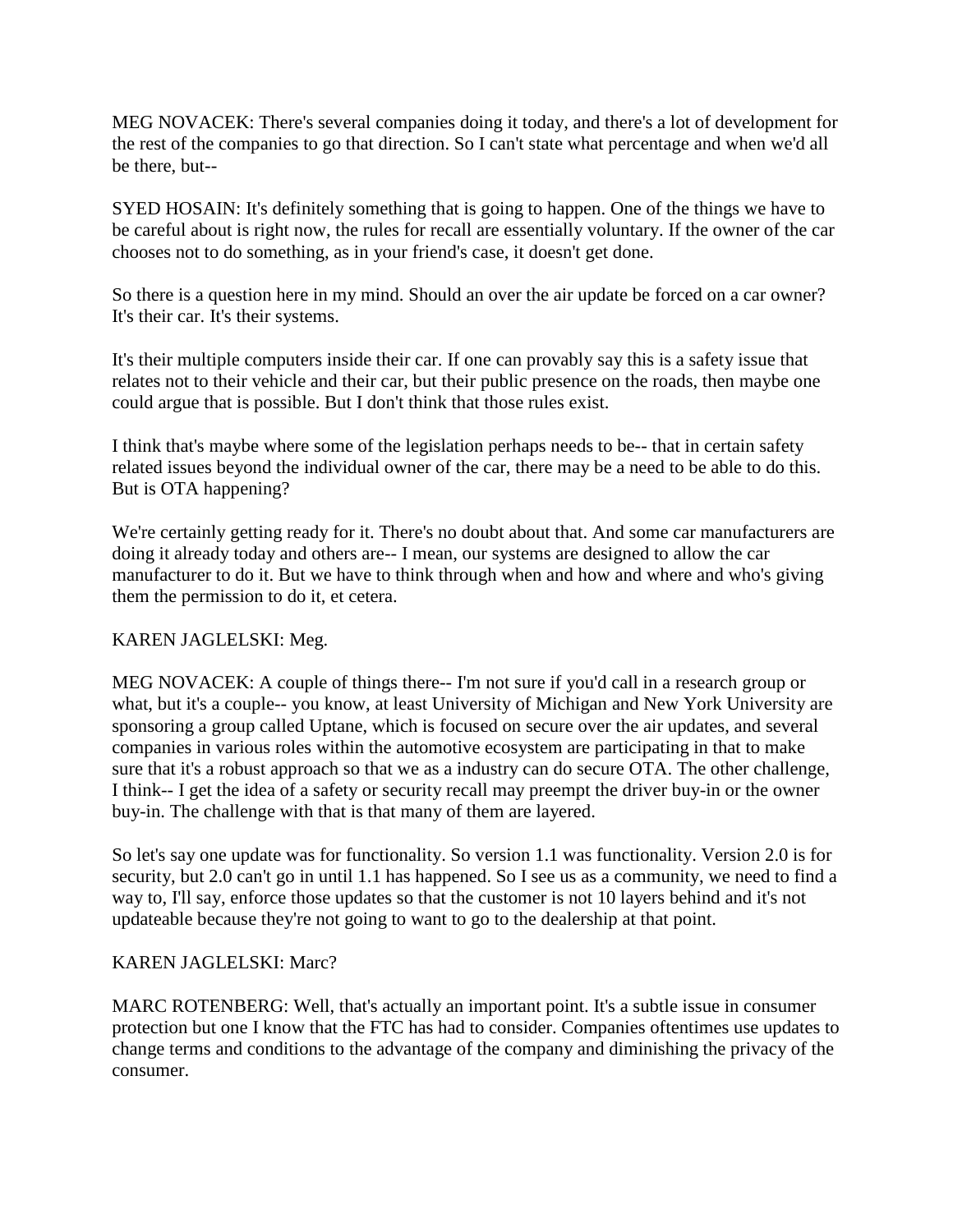And given the choice, you might say, well, I really don't want that update because I want the controls I had in the last version. But of course if the update is related to security and safety, then you should be taking the update. So I think the FTC may have a role in this space trying to ensure that the security updates which the consumer should be taking don't come at a cost to the consumer that would lead the consumer to, you know, second guess the decision.

## KAREN JAGLELSKI: David?

DAVID SCHWEITERT: On recall side? One of the interesting things-- I know we have former NHTSA administrator David Strickland here, so he might want to weigh in on this at the next panel. But if you look at things from a functional standpoint, you know, auto manufacturers, for those that aren't aware of how recall process notification works-- so in the instances, you, a manufacturer, NHTSA, compelling a recall, you then have to provide notification.

You have to provide notification via US Mail to the requisite owner and if you have that material. If you don't, you need to track it down. Sometimes as the vehicle changes hands two if not three times, it gets harder and harder to find where that consumer is.

So you've got participation rates on newer vehicles up around 100%, and then it really drops off after that, particularly as the vehicle changes hands over time just because the touch point with the dealer who effectively provides the repair at no cost to the consumer has no way to compel the change. But at the same time, the manufacturer is being urged or instructed to follow through on the remedy, but it's contingent upon a person following through for something at no cost for them to get repaired. So not to say in all instances potential over the air updates or software updates for that matter fix everything, but it does have the potential to rapidly increase what otherwise can be a very cumbersome process regardless of the age of the vehicle.

#### KAREN JAGLELSKI: Lauren.

LAUREN SMITH: And I would add, I think it's worth at least theorizing that when you have level four or five vehicles, if they need to be brought into the shop, the dynamics will change when you're done with the car for the day. The car says, you know, I'm going to take myself into the shop. It's hard to predict exactly how that will, you know, change rates of adhering the recalls. But that's certainly a future that will probably come at some point. And it's also worth thinking about, you know, if a lot of cars are managed by fleet managers, the incentives might be different for them to be able to bring a batch of cars in for a repair than they are if each individual needs to bring one in.

DAVID SCHWEITERT: Or the fact that as a consumer, you know, during the off peak hours, you know, your vehicle can go to the requisite dealer and be repaired during off hours.

KAREN JAGLELSKI: And that would be awesome.

DAVID SCHWEITERT: I think the public would see significant buying in those instances.

KAREN JAGLELSKI: Right here.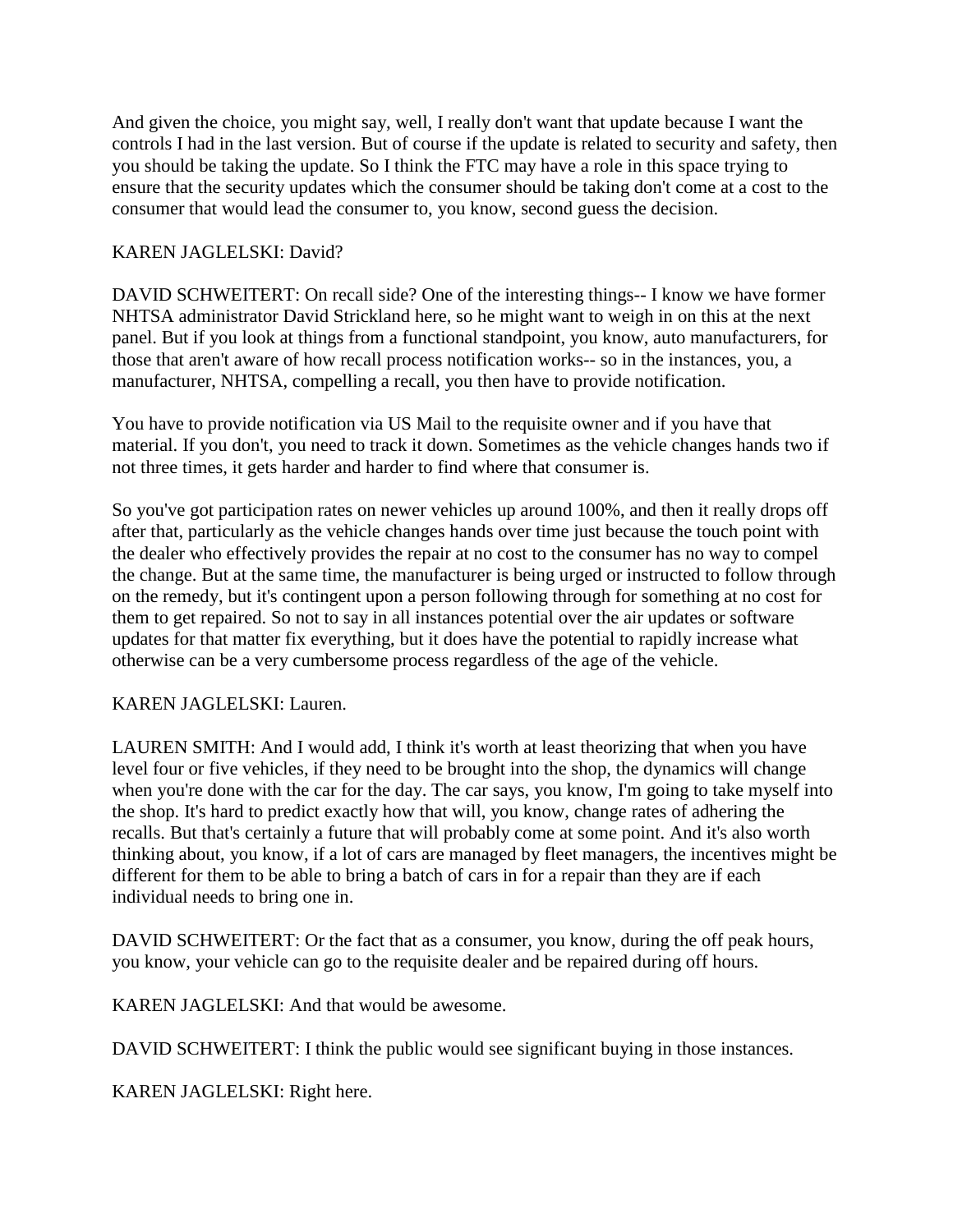SYED HOSAIN: Let me add one more point to that, which is that I think there's going to be a slightly different change in the AV market that we are not anticipating as easily today, which is I don't think those AVs will be owned by us the consumers in the majority of cases. It will be transportation or mobility as a service. Therefore, the owner is fuzzy.

It's not the person who has the car sitting in their garage because they want to use it the next morning or which drives up because they now need to go to work. It will be somebody else. And then the question comes up-- who's giving permission to have what done to the car based on whether it's a safety recall or whether it's a feature update? And you need to think through all of those things down the road because it's going to happen. AV cars will mostly be owned by corporations, not by people.

KAREN JAGLELSKI: David, I want to just get back to you quickly. So how are car manufacturers and OEMs communicating to consumers their cybersecurity practices?

DAVID SCHWEITERT: Some of that really differs by OEM. I mean, obviously some of it's being done either through notifications, part of the owner's manual, or via website, that type of thing. It's going to differ manufacturer by manufacturer. Some of it's more explicit than others, but it's not linear.

ALLAIN SHEER: OK, so now you've got some cyber security risks that have been identified. How do you go about remediating, deciding which ones are going to be remediated first? What are the factors that should be taken into account to decide that vulnerability A-- say, vulnerability A should come before vulnerability B?

DAVID SCHWEITERT: Yeah, some of it depends. I know others will probably want to jump in on this. I mean, is it a safety critical system? Is it something having to do with other functionality in the vehicle?

I think some of that has to be weighed by the manufacturer in terms of their overall scope, and it's going to differ. But at the end of the day, I think depending on the connectivity of the vehicle, I think that they have probably an easier means of notifying the consumer, whether it's explicit through other means or through some type of notification through the vehicle that something is in need of an upgrade or a repair. Is that the aspect of what you're--

ALLAIN SHEER: No, I'm actually asking something different. I'm really asking what factors are taken into account deciding which vulnerability is going to be addressed first. So it's things--

LAUREN SMITH: By the OEM itself.

ALLAIN SHEER: Are you concerned? Is a factor the probability that it will be exploited, the amount of harm that might result if it were exploited, how much it would cost to fix it, or something else?

DAVID SCHWEITERT: Yeah, I think to claim that somehow a cost benefit is going to be the overriding factor is certainly not the case. I think ultimately, it comes back to the manufacturer,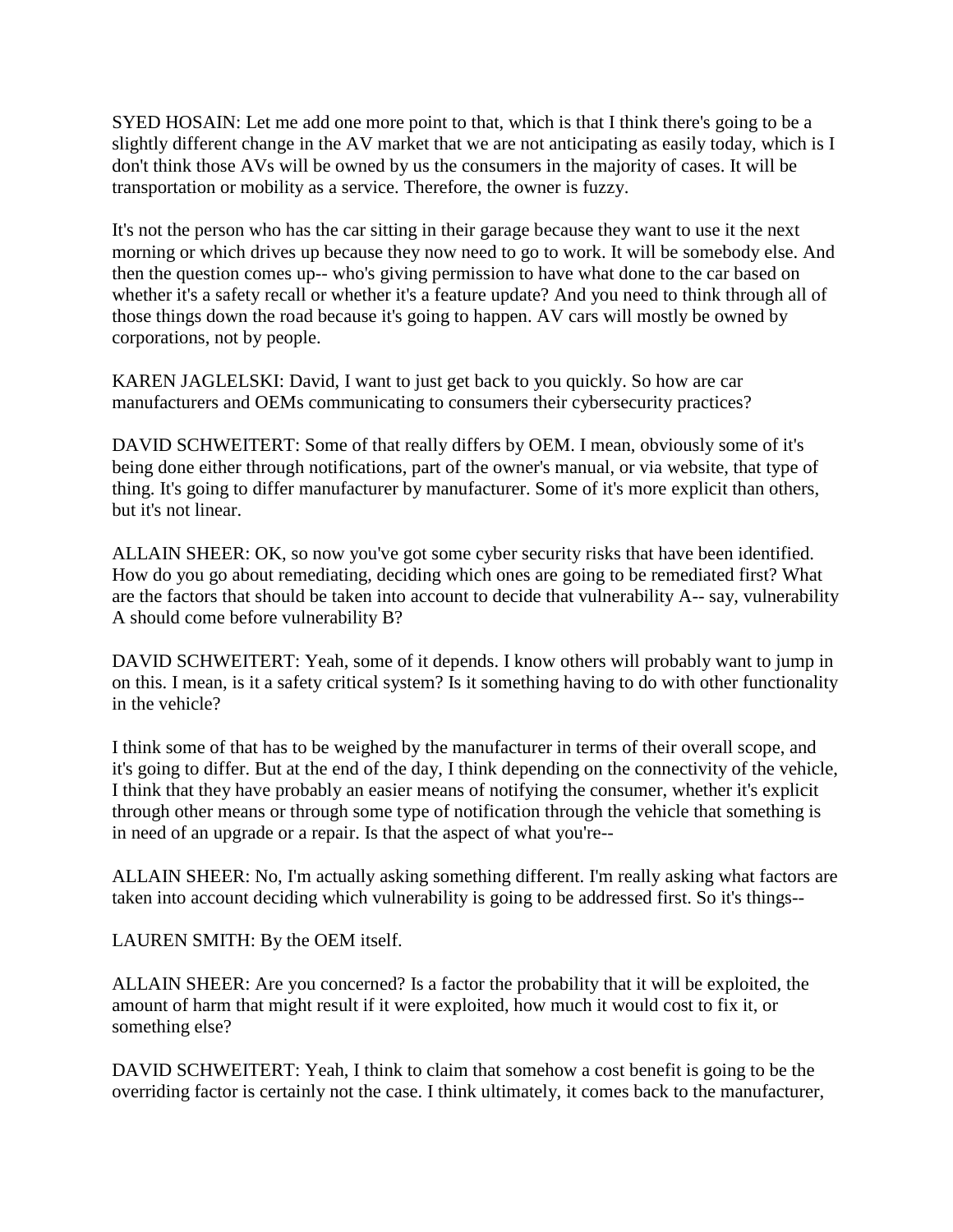the brand reputation, and then the system and the potential exploit. So some of that is happening in real time today as it relates to the auto ISAC, which our association and others have stood up, which includes not only manufacturers but tier one, tier two suppliers.

And one of the mechanisms there is to ensure that information is shared across the platform to ensure that others can learn from what may be playing out in real time. So you know, it's going to differ. I think, you know, would some say, well, one manufacturer is going to make a decision differently than another? Absolutely. It depends on what their overall design decisions are and how they factored it in.

ALLAIN SHEER: Does it make a difference, though, if the information-- what's at risk is safety as opposed to what's at risk is consumer information that might be stored on the system?

DAVID SCHWEITERT: Oh, absolutely. I'd say that there would-- in that case, I think this is maybe what you're looking for, that there certainly would be a tiered approach in terms of how an OEM would face that type of cyber vulnerability based on their responsibilities with--

ALLAIN SHEER: But what goes into the tier? That's what we're trying--

DAVID SCHWEITERT: And I-- you know, representing an association, I can't give you a definitive as it relates to what one OEM would or wouldn't do, nor would, I think, you'd want that shared in this context.

KAREN JAGLELSKI: Meg-- but I think Meg wants to share that with us.

MEG NOVACEK: And it's not OEM specific. It's really a-- I think most of you will be able to relate to it. It's obviously-- well, to me. I'll just say my opinion.

So safety is first. You know, I think if someone is driving-- I'll say if I'm driving in a car and my safety is at risk or my privacy and I want some to decide which they're going to handle first, I'm going to vote for my safety every day. That's just my personal preference.

The range of the hack, if it can only be done 10 feet away or it can be done many miles away from another state, that's going to be a higher priority in general. The ease of developing a remediation, either a solution to block the vulnerability or to prevent the effect of it-- so understanding how it happened and how to protect against it will help you move faster. You can just imagine for your own personal planning and anything you do. If you feel like, oh yeah, all I have to do is this and I'm good to go, those are going to get in faster than the ones where you have to sit there and bang your head and go, well, that may be, but this one.

So there's multiple teams working on the items that were found in vulnerability assessments. So I think the scenario that was brought up is really, there's not a hack in the wild. You did some research.

You hired a consultant to come look at your system, and they came up with a list of things that you need to improve. How do you prioritize which ones you're working on? And the answer is,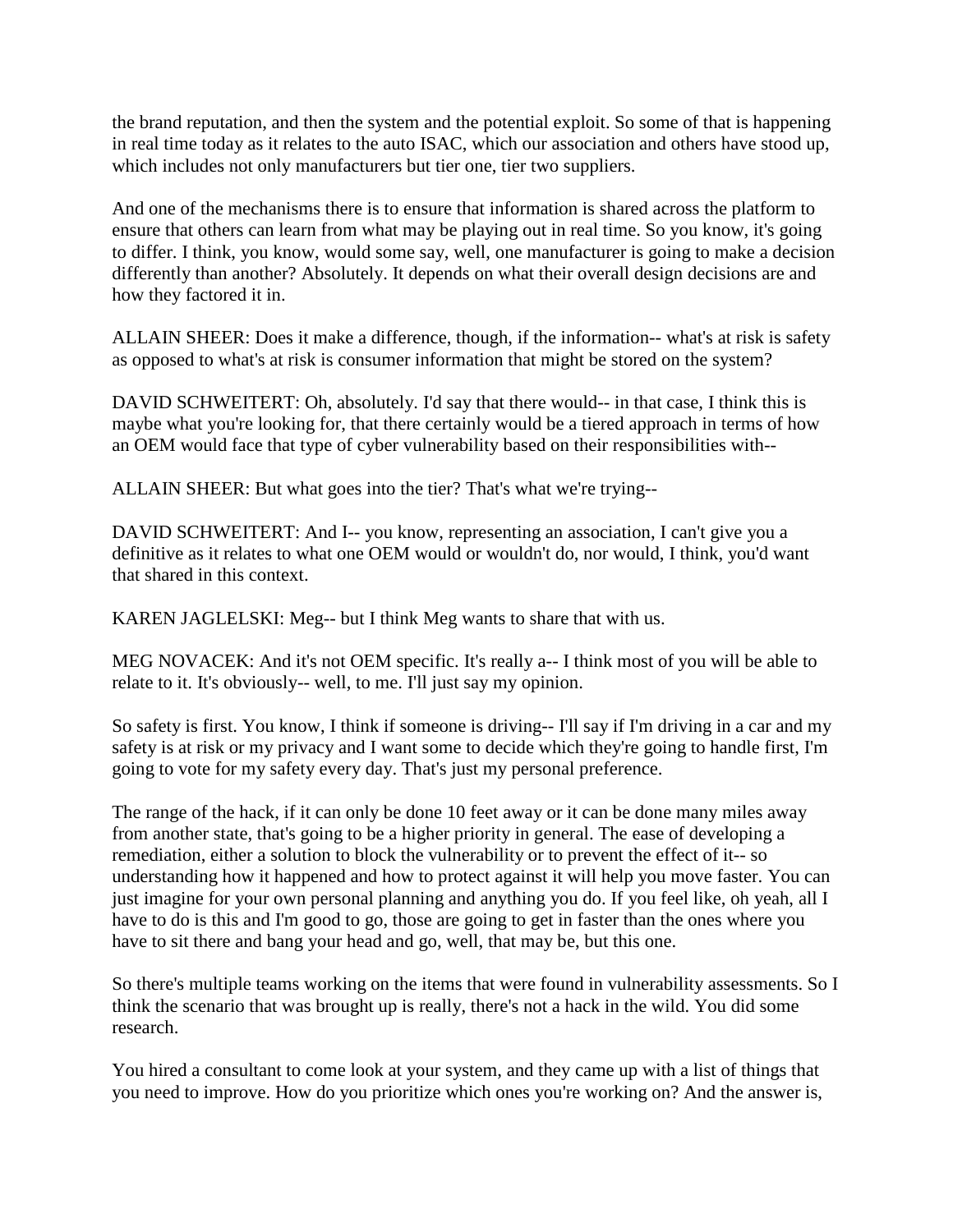you know, companies have more than one person working on it, and there's a lot of activity in parallel.

And that's how they're going to prioritize it. The other is what-- so once the experts figure out how to address it, whether it's blocking the vulnerability or remediating the impact, whether or not that solution can be applied to the car as is is another factor. Do they have to change hardware in order to change the software?

Is it a software only? Can be done over the air or does it have to be brought in? All of these things come into account.

And then if the car has to be brought in, again, I'll say it. Myself as a customer? I don't want to have to go in every other day.

So I'm going to want them to bundle the work only if I have to go in. So all of these things are taken into account when companies are figuring out how. Marc?

MARC ROTENBERG: I don't really disagree with Meg about prioritizing safety over privacy. But I do want to point to a very interesting privacy risk that I wish the manufacturers would prioritize, and it has to do with a Bluetooth pairing of cell phones and rental cars. It's almost everybody's experience nowadays that when you rent a car with Bluetooth connectivity and it asks you if you want to enable your cell phone-- which is a safety feature, by the way, because it enables hands free driving, which we should encourage-- it captures your entire contact list and all the rich data associated with that and stores it on the vehicle. Now it would seem to me to be a priority to ensure that after the rental period was over, that data was routinely deleted because the risk of identity theft and financial fraud and a zillion other things seems quite obvious. And my question is, is some progress being made on that particular cyber vulnerability?

MEG NOVACEK: So if I can just butt in here because I don't want to tread on panel three's toes too much because he'll be mad at me. And I would say that the FTC did-- we did issue a consumer and business education piece in this area. I think that's right. For example, my husband bought a used car, and on the car was the previous owner's data. So--

MARC ROTENBERG: But is it the driver's-- see, this is where we get into very interesting, you know, liability allocation issues. Is it the responsibility of the driver to figure out how that data has been downloaded and to subsequently try to delete it, which is not an easy thing to do? Or should it be on the manufacturer, service provider, which it could be a routine procedure to ensure the data is deleted? And I think there are lots of issues that look like this particular one. And it would not be fair to put the responsibility on the driver where the service provider could manage the problem more efficiently.

MEG NOVACEK: I think Peter will be sure to address that issue in panel three. Right, Peter?

DAVID SCHWEITERT: OK.

SPEAKER 2: Me too.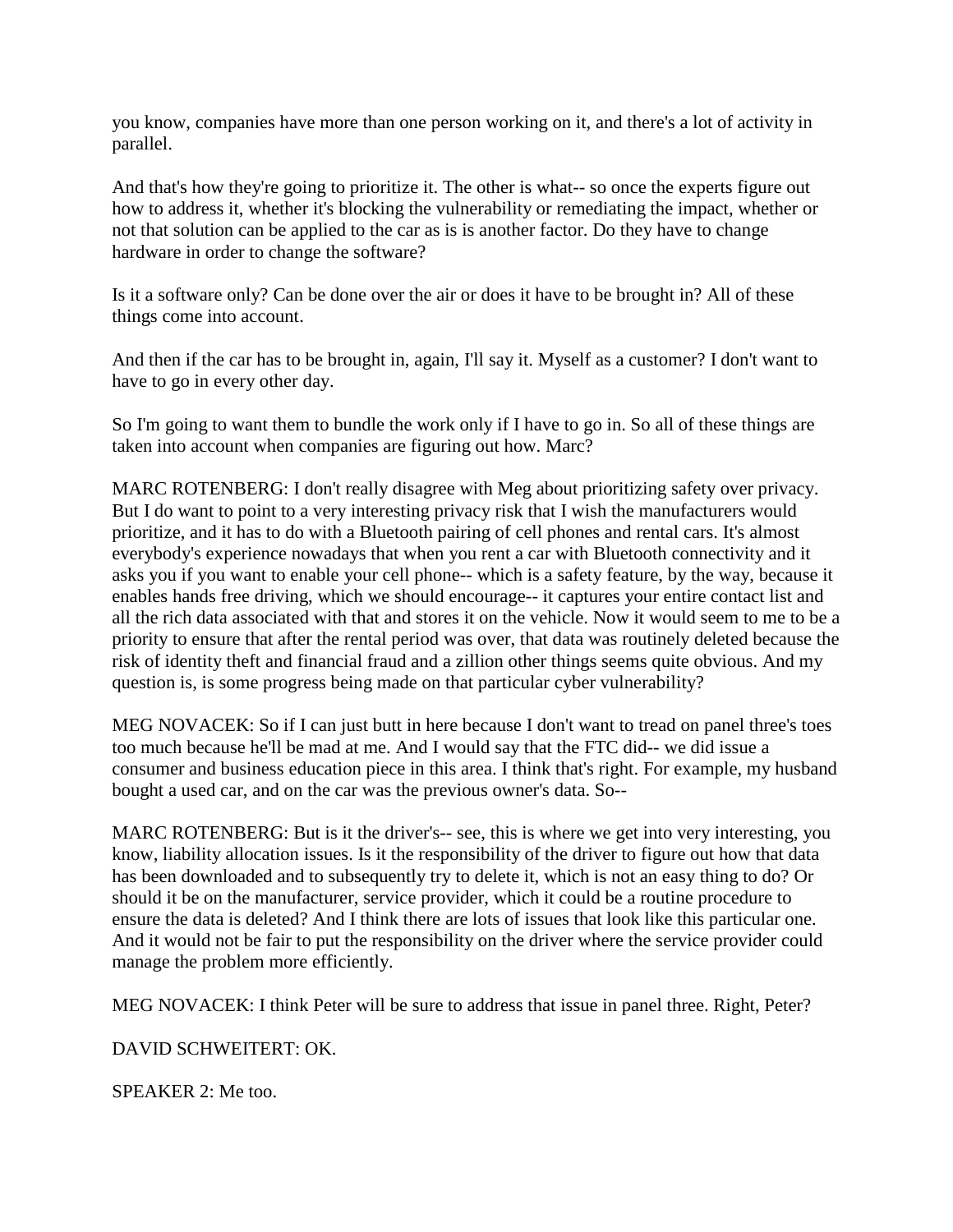SYED HOSAIN: So two questions that you raised, one of which I think has to do with the fact that how does the OEM know the car got sold. So I don't think you can put the onus on people who actually have no possible way of recognizing when something needs to be done. And you've got to be careful about that.

So where does that answer to that question lie? Maybe all they have to do is make it easier than it is today and let the onus lie on the driver who either purchases or sells-- excuse me, the person who sells the car and says, I'm going to get rid of all my personal data, and go from there. With regards to download of priorities and updates and how often and when you do it, it's a matter of not just doing an update willy-nilly.

I love to draw analogies and I don't know how many people in this room ran Windows 7 systems at their home and woke up one morning and, lo and behold, they were running Windows 10 and it was done without their permission or knowledge. That is the kind of thing that corporations need to avoid. We need to be careful to make it a choice, an informed choice, as best as we can- and cars are darn complex systems-- as best as we can to make that happen.

So prioritizing the kind of updates that you need to do a car has to be done with a, what's the consequence? You do not want to break a car. PC is easy.

You do not want to break a car. And you've got to be careful that what you're doing hasn't caused some other system, if it is a security or safety system in particular, to have lost its functionality completely. That would be a dangerous thing.

KAREN JAGLELSKI: Miroslav, and then we're going to go to questions from the audience.

MIROSLAV PAJIC: But does the-- going back to your comment, it also goes to this kind of interesting perspective that if you decide not to update your car and your vehicle gets compromised and you endanger someone else as a part of the traffic. So we fully-- I mean, we have insurance industry where we are trying to spread that risk. Should be fully put that into the consumer's angle?

SYED HOSAIN: Well, let me ask you a dumb question. If you have an airbag that is subject to a recall and you have chosen not to do it through laziness or just didn't get it done and you loan your car out to somebody drives it and they get into an accident, who's at fault?

MIROSLAV PAJIC: But again, I--

SYED HOSAIN: It's a tricky question, right?

MIROSLAV PAJIC: Yeah I completely agree with it. But the question here is-- one thing is you making your own responsible decisions that affect only you and you making decisions that affect everyone else. And moving toward increased autonomy, more connections, coordination between vehicles, the decisions that you make affect everyone else around you.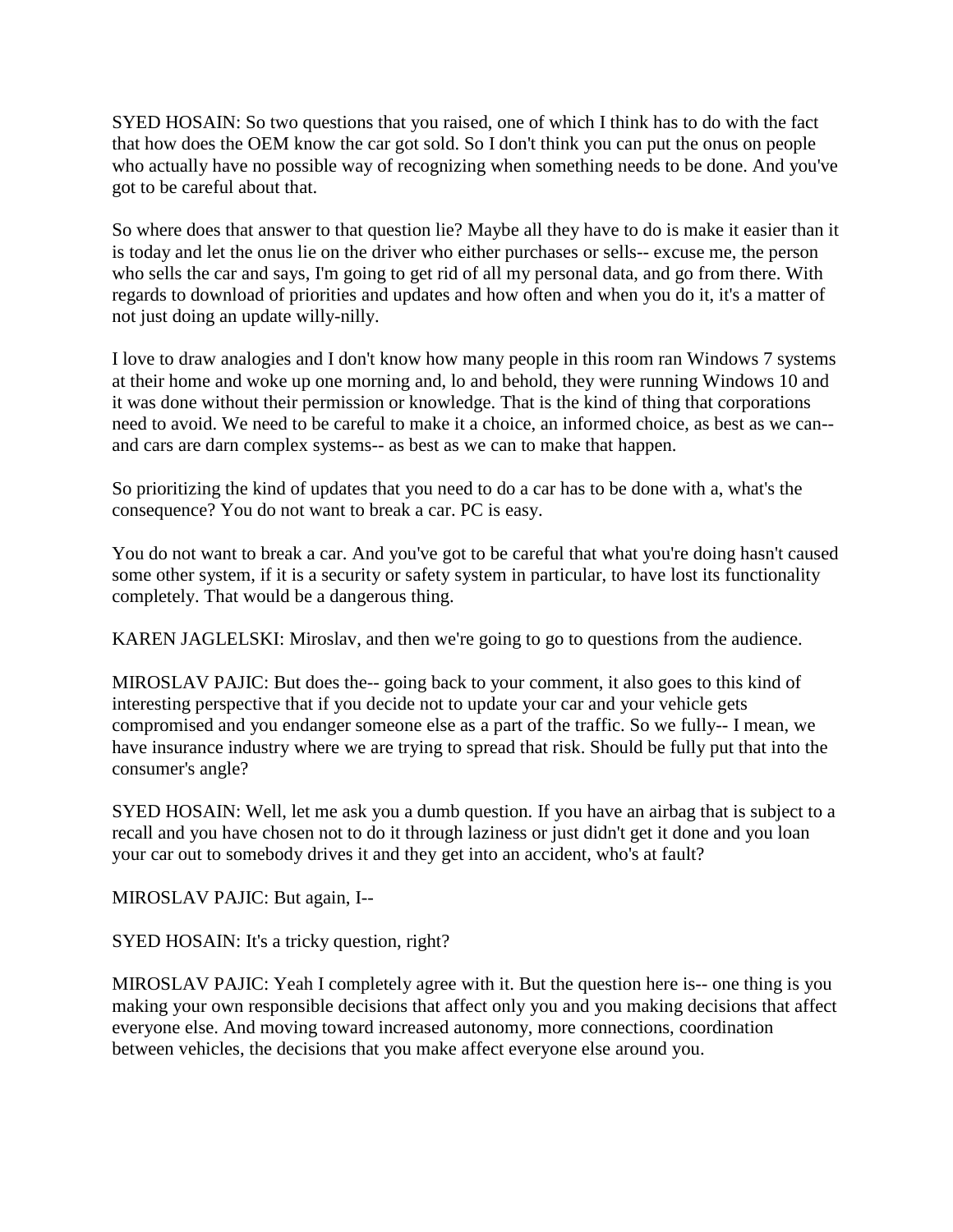SYED HOSAIN: I goes back to the point I made, which is that I think AV vehicles will not be owned by the people who use them. It will be owned by somebody else, and we've got to figure out how to deal with those liability issues and ownership issues and how and when to update issues quickly.

KAREN JAGLELSKI: OK, so we have 13 minutes and 48 seconds left. So we have a number of questions from the audience. So I'm going to start with the first one. How do you foresee potential legislation possibly mandating the certification of cybersecurity solutions for vehicles? Anybody?

SYED HOSAIN: I'll just-- OK, I'm a science fiction buff, so I'm going to talk about something that maybe people will-- it may be extreme. Larry Niven wrote a story years ago. Person on trial- - the conviction would have resulted in that individual being given the death penalty.

The clincher of the story was he was arrested for speeding. So we need to make sure we understand exactly what penalties we think we're going to apply and who is going to get that problem dealt with. And where do we draw the boundary of legislation? Where do we decide that some things have to be done, some things are necessary?

That's a fuzzy question in my mind. I'm not a lawyer and I have no clue where that answer is going to lie. But I think that we need to take those steps to understand liability very quickly.

## KAREN JAGLELSKI: David?

DAVID SCHWEITERT: I think this is obviously a live ballgame. I mean, we're witnessing a lot legislatively before the US Congress both in the House of Representatives and the US Senate in terms of autonomous vehicle legislation where the topic of cybersecurity is currently ongoing. So as people talk about what the rules of the road are from a federal perspective, trying to encourage the adoption of increased technology to assist, whether it's for mobility purpose or safety or otherwise, cybersecurity is not something that people are ignoring. The ultimate question is at what point-- or what capabilities does the federal government have to dictate some type of a cyber standard?

And up to this point, I think the realization is is that Congress cannot, in its infinite wisdom, pick something that is static today that's going to meet the needs of tomorrow. So at the end of the day, there's the backstop. The backstop is that it's an ongoing iterative process.

NHTSA has very broad authority both in terms of its defect recall and investigations to ensure that if there is unreasonable risk, whether it's cyber or mechanical systems, that it has to be dealt with. And actually, NHTSA the last year exercised some of that defect recall already on the cyber front. And if I remember correctly, the remedy that was provided resulted in 100% participation.

KAREN JAGLELSKI: And I think when we're talking safety risks, that's true. But what about security risks to consumer data? Is there any need for any kind of federal legislation?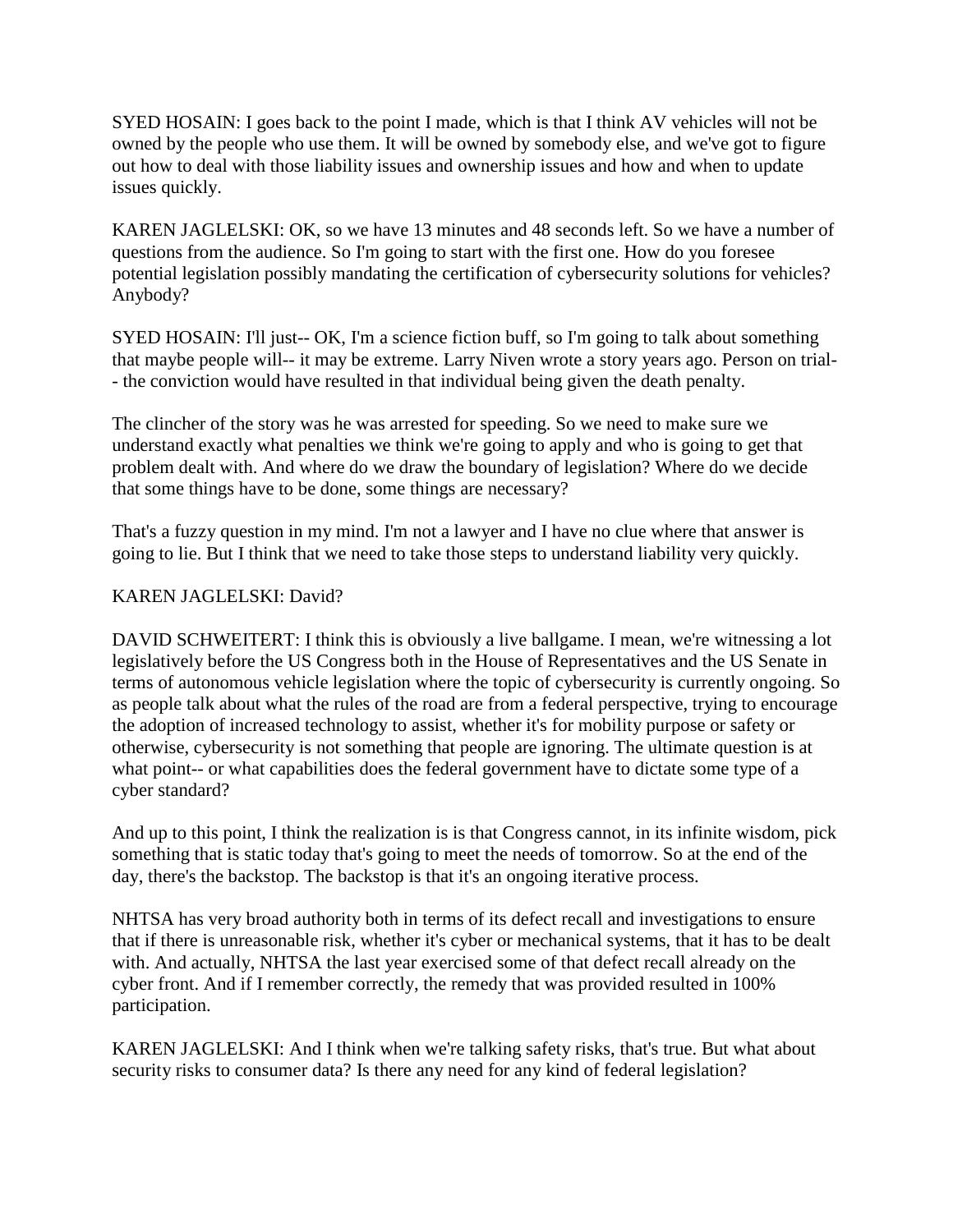MARC ROTENBERG: Yes. I mean, I've been at this for a long time, and I think the United States does need a comprehensive approach to data protection that would most certainly include vehicles. I don't think the notice and choice approach which people talk about works at all for privacy protection. I mean, if we're speaking frankly, notice and choice operates really as a disclaimer or a waiver.

It's a company saying, this is what we're going to do with your data if you purchase our vehicle and do business with us. And if you don't like it, don't purchase our vehicle. But you see, that's not privacy protection.

So the way we solve privacy protection is by saying to a company if you choose to collect the data, which is the choice the company makes-- it's not a choice that the individual makes-- you bear the responsibility for the consequences if the data is misused. And I think that is almost always the right approach to privacy protection. It can be technologically neutral. It can be service neutral, and it has also the benefit of encouraging companies to think carefully about whether they really do want to store, for example, unencrypted credit card information. Many companies were doing that until they faced liability and they realized it was not such a good idea and they stopped storing it.

KAREN JAGLELSKI: Lauren?

LAUREN SMITH: Sorry [INAUDIBLE]

SYED HOSAIN: Just a quick--

KAREN JAGLELSKI: [INAUDIBLE]

SYED HOSAIN: Oh, Lauren first?

KAREN JAGLELSKI: Lauren-- Lauren.

LAUREN SMITH: So you know, I think it's important to drive home the point that it's not a wild west when it comes to protection of consumer data. I mean, we have the Federal Trade Commission that has been active in consumer protection around data privacy within the internet of things for years. Cars are not that unique in this particular area, and it sounds like, you know, obviously there's increased interest at the FTC in this growing quantity of data in cars. There's also, you know, self-regulatory principles that the FTC can hold entities to.

So in 2014, you had the Alliance and Global-led automotive privacy principles that nearly every car maker has agreed to. And you know, that type of effort is something that is self-regulatory but has enforcement mechanisms through the FTC. And you know, we should I think communicate to consumers that there are entities that can enforce against unfair, deceptive trade practices, that this isn't a wild west.

And you know, as Nat even mentioned earlier, you know, we're not sure what sensors these cars are actually going to wind up needing. I think we're not sure how we're going to wind up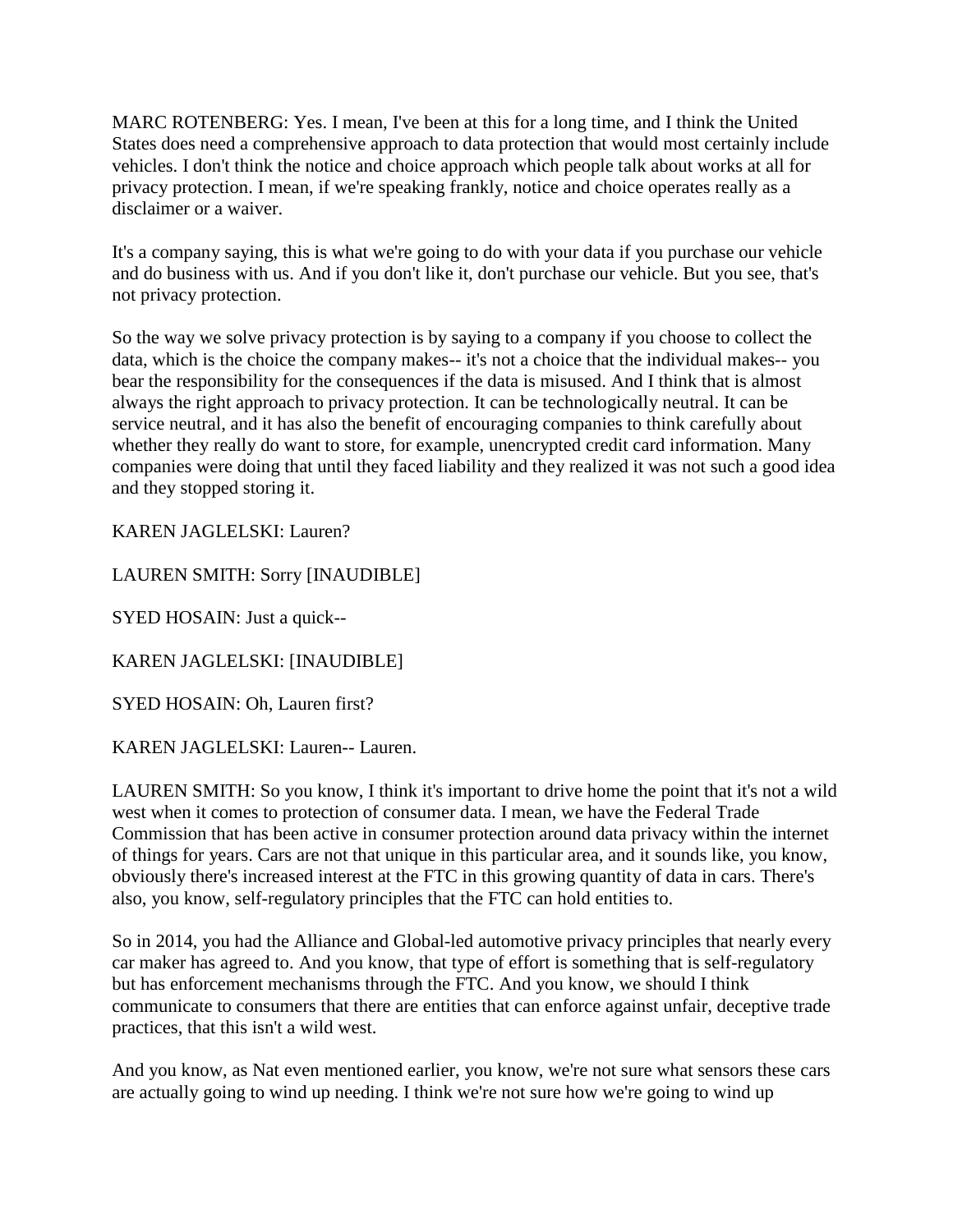defining safety data in the long run, especially as we have more autonomous cars. So I think, you know, coming out with legislation today on this specific issue would be really challenging.

I think we need to have these conversations and figure out how we can improve notice and choice, you know, particularly with something as easy as your phone syncing your contacts through Bluetooth. It seems like there is room for improvement there. There's room for giving consumers more choice within the interface and their cars, a little more notice, and figuring out how do we answer the question of who owns what data in practice. And I think these conversations are happening at events like this and we need to have them sort of more rigorously going forward before we come up with a sort of prescriptive fix right now.

# KAREN JAGLELSKI: Syed?

SYED HOSAIN: One of the concerns that I have is that we do have to be careful not to knee-jerk overreact to scenarios. While I totally agree that we need to find that right balance between privacy and protection of information, et cetera, but we have to be careful. We're a global company.

We offer our services not only here, but in Europe. And I can tell you a lot of our customers are incredibly chilled by the provisions for penalties in the GDPR. If you're not familiar with that, this General Data Protection Requirement that the EU has put out has to be in place by May of 2018. It's not that far away.

And it has an incredibly chilling effect on innovation and what can be done because most companies, almost all companies, aren't out there with malicious intent. They're out to do something fundamentally good with the data they collect and with what they're trying to achieve. And if they can make the appropriate-- anonymize data if necessary if that's what's needed- available for purposes that do general good, why not? And if there is a consequence of a breach causing a severe penalty, then that has some issues that you need to deal with.

The second part of it, I'm going to be a little bit contrarian here. So please bear with me. Hopefully, it'll get people angry at me. I don't know, maybe.

We should ask ourselves one very important question. Is privacy overrated? Let me explain what I mean by that.

We have reached the point where the next generation, some of whom are in the room today, think that they can willfully and willingly and openly put all their personal information on the internet and nothing will ever happen. OK, so there's people are helping protect them behind the scenes. But that trend is going to continue, period.

And we need to think through what we protect, what we don't protect, and maybe understand that some information, particularly if people are participating in the potential for that data monetization, then it'll be OK. I have a lot of personal private information. Hey, if you pay me for it, I'll give it to you because I know the consequences of a breach don't matter as much.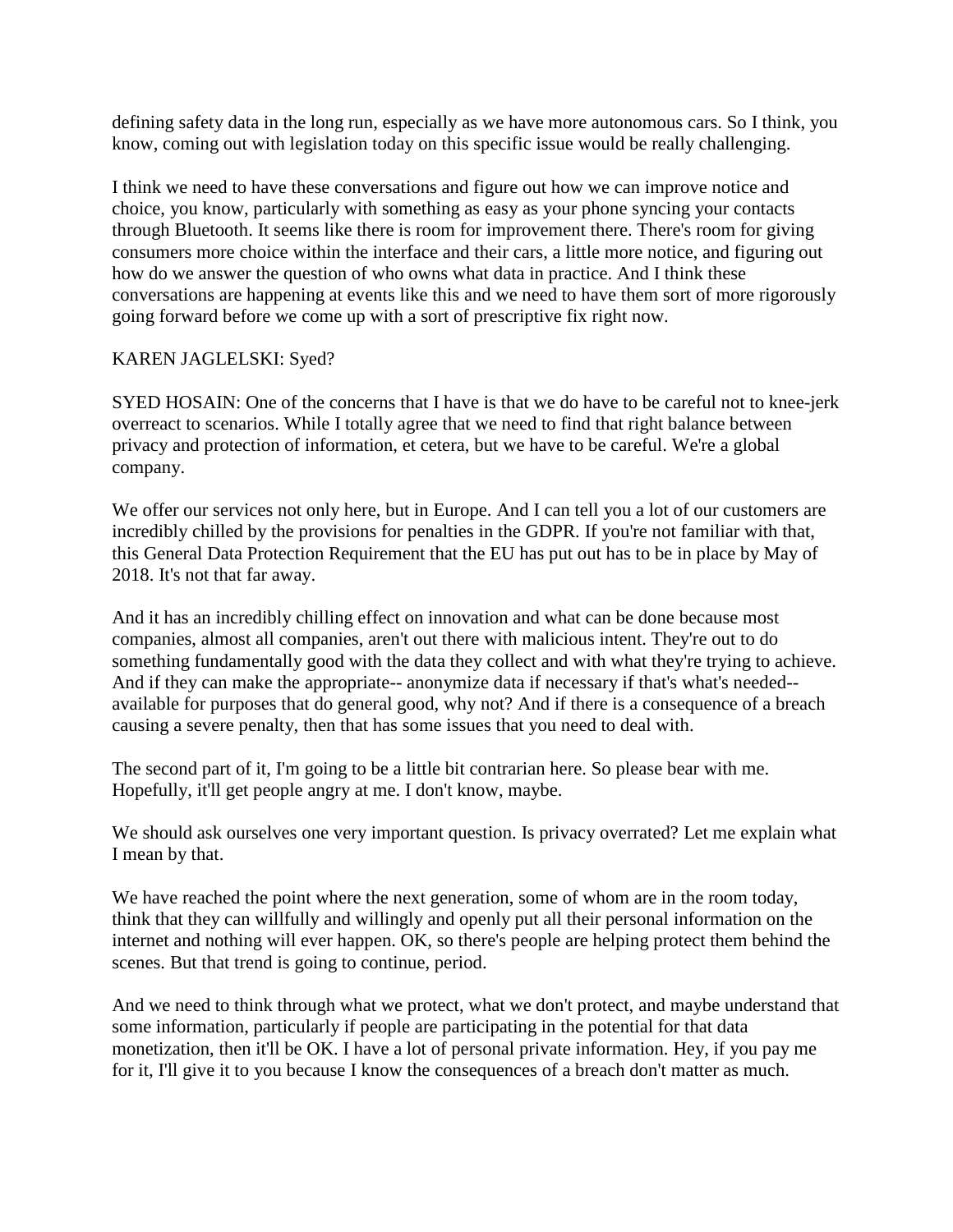DAVID SCHWEITERT: Karen, I know you've got another panel that's really going to focus on this, so I'll just maybe conclude with this point. And you know, if you look at what's happening with the privacy principles, I'd be shocked if there was another industry that has been as forward leaning as the auto sector, both in terms of the privacy principles that Auto Alliance and Global Automakers have charted. I mean, this is something that was effectively hammered out, that it's dynamic. It's not static.

And it is FTC enforceable. So as it relates to something that needs to happen legislatively, I would say it's always important to reiterate to the public that what they may witness either on their internet at home or their personal device is far different than what otherwise is executing in the vehicle. And data-- all data is not created equal.

There's a lot of steps being taken by manufacturers. It's going to vary as far as how they roll it out. But in terms of anonymizing, minimizing, and those type of things, Marc did raise some fair points. But I'd be hard pressed to think of another industry that's been as forward leaning as the autos in terms of how they manage data.

MARC ROTENBERG: Could I make just one point on privacy and innovation?

KAREN JAGLELSKI: No. Hey, I'm telling you. Pater is going to leap across the table and grab you by the neck, but go ahead.

MARC ROTENBERG: This is a good conversation to have, and I know it's a conversation that's taking place across the industry, and we do appreciate it. But in fairness, you know there is a view which says an innovative product is one that maximizes the technology in the public benefit and minimizes the risk to privacy and personal data. And what the GDPR is attempting to do is to reduce the risk of the misuse of personal data.

You can collect endless amounts of emission information, safety information, breaking information, acceleration information. Go for it, right? It's not the case that privacy rules try to restrict data analysis analytics.

It's simply the recognition that there's a certain category of data that really does adversely impact people. It affects their insurance rates, their health payments, their employment opportunities. And if you're gathering that data, then I think there's some responsibility.

ALLAIN SHEER: [INAUDIBLE]

KAREN JAGLELSKI: Sure.

SYED HOSAIN: Very quick. I don't disagree. That's not the point I was trying to make, I guess.

I think the real fundamental flaw that I have of having looked to the basics within the GDPR is the fact that it is being administered by people who don't necessarily understand the intent of what is going to be done, number one. Number two, it's the penalty phase where if you look at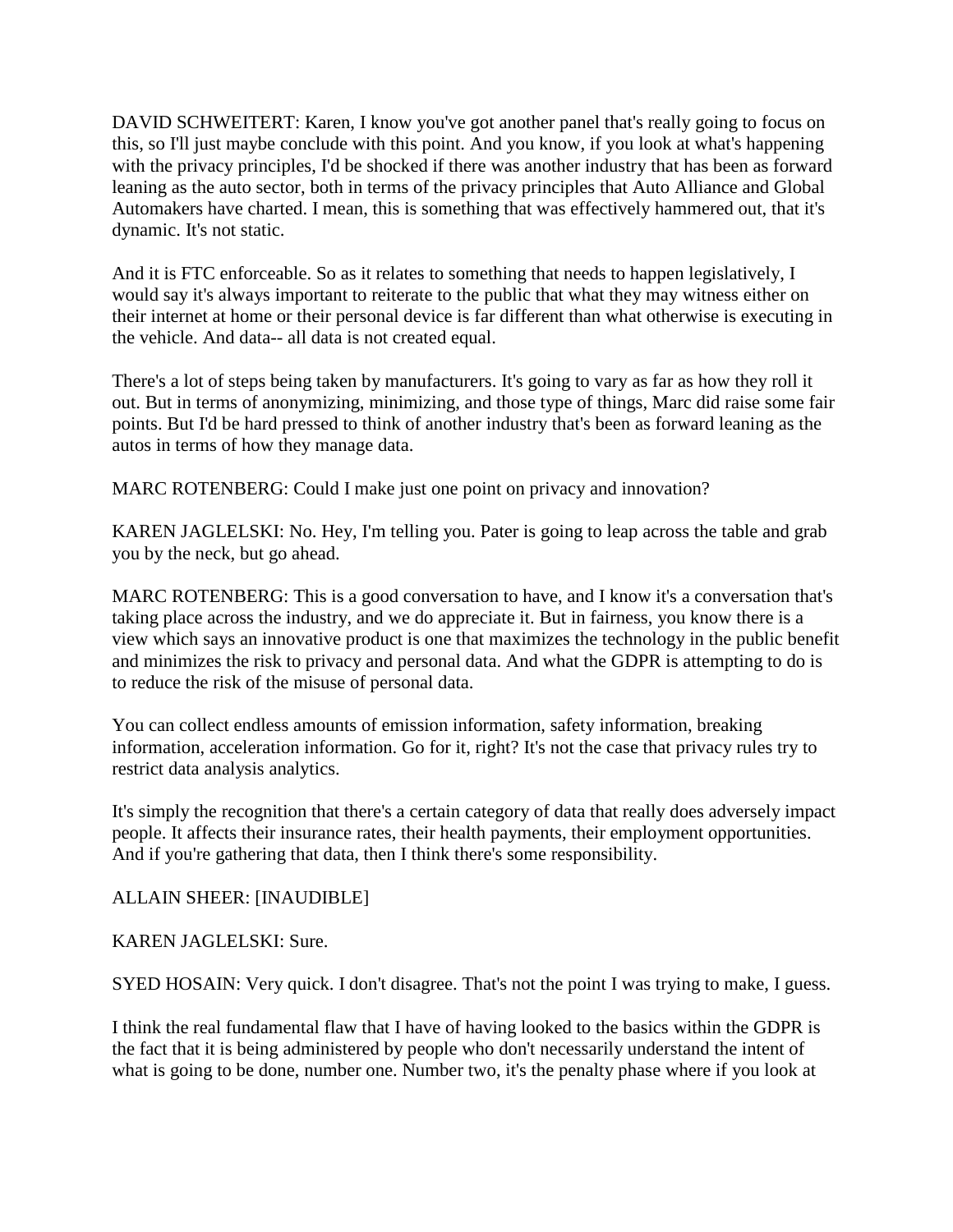what is required, the companies that matter, the larger corporations to whom it could be a serious issue, are going to think twice, and it's going to slow them down. Is that a good thing?

It could be. I mean, they may think through some of the privacy issues that they should have thought through better. Otherwise, it could be an issue.

ALLAIN SHEER: All right, this is the second question from the audience, and it assumes that there's some kind of certification as to cybersecurity practices. And the question is, wouldn't the automakers simply falsify their cybersecurity data?

KAREN JAGLELSKI: It's from the audience.

MARC ROTENBERG: Is that a real question?

ALLAIN SHEER: It's from the audience.

MARC ROTENBERG: No. I know we-- no.

MEG NOVACEK: Yeah. The answer is-- the answer no, right?

KAREN JAGLELSKI: And I just-- because Alan left out part of the question, and part of it has to do with admissions falsifications.

MEG NOVACEK: Yeah, that was read between the lines.

KAREN JAGLELSKI: OK.

MEG NOVACEK: I would say that I'm going to refer to-- and I'm just going to appeal to some of the geeks in the audience because I think there are a few. ISO26262, which is a functional safety ISO standard, really pressures, challenges the industry to abide by functional safety best practices, and that as long as you're following the best practices, that you're not punished as much as if you weren't following them. Though I think we should as an industry consider emulating that approach to security and let there be-- because it's been mentioned many times there are industry groups. I mean, the experts in this industry want to do a good job, want to keep customers safe, and want to give them an enjoyable experience.

And so between AUTO ISAC and Uptane and Faster and, you know, there's all these different- the joint SAE ISO committee on cybersecurity product development practices or whatever they're called. There's a lot of people trying to find the right way for the industry to do work. So as long as there's safety in numbers, that might work from a peer pressure and I'll say legal enforcement perspective as opposed to certifications and regulations.

SYED HOSAIN: I would only add that I think OEMs by this time, if they haven't learned their lesson, they deserve to get nailed the next time they do something like that. Not going to happen.